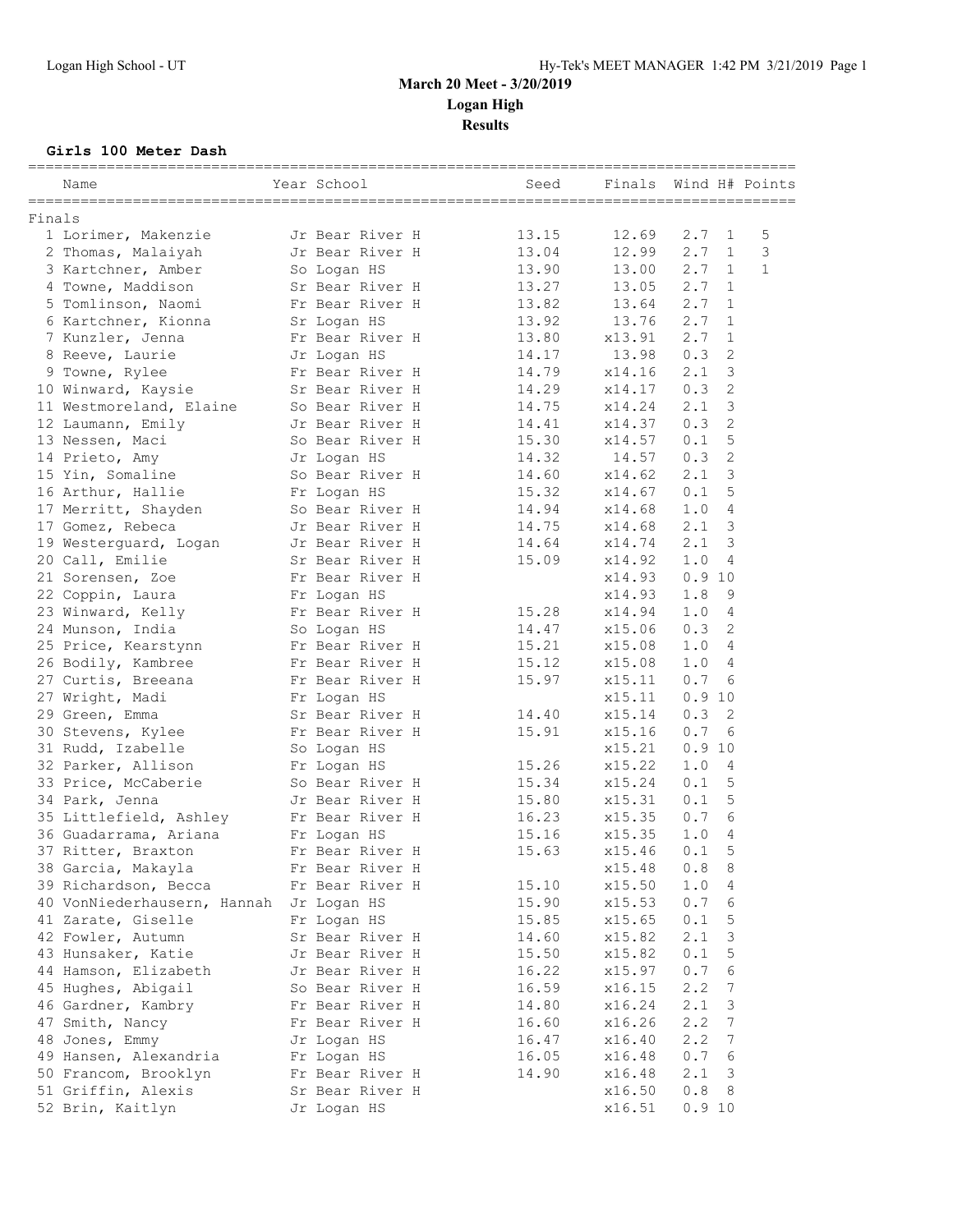**Results**

#### **....Girls 100 Meter Dash**

| 53 Rollins, Julia           | Jr Logan HS     | 16.26 | x16.52 | 2, 2<br>7                         |
|-----------------------------|-----------------|-------|--------|-----------------------------------|
| 54 Macfarlane, Cierra       | So Bear River H | 16.30 | x16.56 | $2.2 \quad 7$                     |
| 55 Murphy, Isabella         | Fr Bear River H |       | x16.73 | 0.88                              |
| 56 Burgess, Zoe             | Fr Bear River H |       | x16.79 | 0.88                              |
| 57 Menendez, Sara           | Jr Logan HS     |       | x16.82 | 0.910                             |
| 58 Trunnell, Elizabeth      | So Bear River H |       | x16.83 | $1.8$ 9                           |
| 59 Epling, Shannon          | Fr Bear River H |       | x16.88 | 0.88                              |
| 60 Araya, Hana              | Fr Logan HS     |       | x16.88 | 0.910                             |
| 61 Trunnell, Olivia         | Jr Bear River H |       | x16.93 | 0.88                              |
| 62 Thanadabout, Kylee       | Fr Logan HS     |       | x17.01 | 0.910                             |
| 63 Colton, Olivia           | Fr Logan HS     | 16.87 | x17.10 | $2, 2 \quad 7$                    |
| 64 Wiser, Whitley           | Fr Logan HS     |       | x17.11 | 0.910                             |
| 65 Jones, Molli             | So Bear River H | 16.00 | x17.22 | 0.7<br>6                          |
| 66 Randall, Carly           | Jr Bear River H | 13.89 | x17.64 | 2.7<br>$\overline{1}$             |
| 67 Baysinger, Rebecca       | Sr Logan HS     |       | x17.69 | 0.88                              |
| 68 Delgadillo-Cervantes, Fa | Jr Logan HS     |       | x17.75 | 0.88                              |
| 69 Coombs, Kendra           | Fr Logan HS     | 16.76 | x17.89 | $2.2 \quad 7$                     |
| 70 Tuck, Harmony            | Fr Bear River H |       | x18.02 | $1.8$ 9                           |
| 71 Hadsell, Emery           | Fr Logan HS     |       | x19.12 | $1.8$ 9                           |
| -- Simiskey, Lindsay        | Sr Logan HS     |       | NΤ     | 9<br>1.8                          |
| -- Folkman, Avery           | Fr Bear River H | 14.10 | ΝT     | $\overline{\phantom{0}}^2$<br>0.3 |
| -- Joy, Aubrey              | Fr Bear River H | 15.80 | NΤ     | 5<br>0.1                          |
| -- Webecke, Katelyn         | Jr Bear River H | 15.90 | NΤ     | 6<br>0.7                          |
| -- Smith, Kate              | Sr Bear River H | 16.38 | NΤ     | $7\phantom{.0}$<br>2, 2           |
| -- Jorgensen, Emerie        | Fr Logan HS     |       | ΝT     | 9<br>1.8                          |
| -- Cunning, Courtney        | Sr Bear River H | 14.50 | NΤ     | 0.32                              |
| -- McKinnon, Kaylee         | Fr Logan HS     |       | 19.12  | 9<br>1.8                          |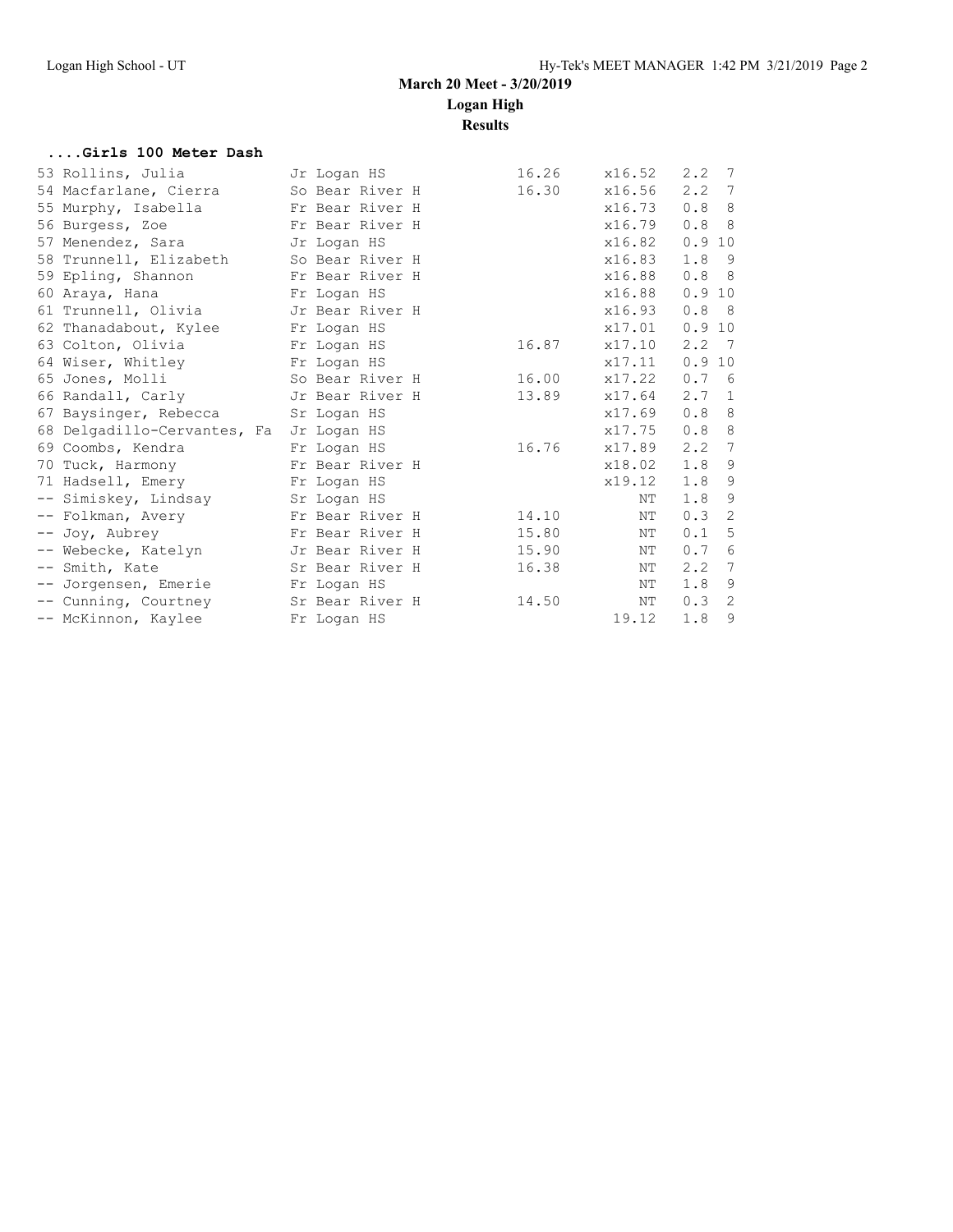#### **Girls 200 Meter Dash**

|      | Name                                       | Year School                    | Seed  | Finals |         |               | Wind H# Points |
|------|--------------------------------------------|--------------------------------|-------|--------|---------|---------------|----------------|
|      | 1 Lorimer, Makenzie                        | Jr Bear River H                | 27.50 | 26.25  | 0.5     | $\mathbf{1}$  | 5              |
|      | 2 Thomas, Malaiyah                         | Jr Bear River H                | 28.10 | 27.60  | 0.5     | $\mathbf{1}$  | 3              |
|      | 3 Roberts, Ashley                          | Jr Bear River H                | 27.50 | 27.73  | 0.5     | $\mathbf{1}$  | $\mathbf{1}$   |
|      | 4 Towne, Maddison                          | Sr Bear River H                | 28.44 | 28.21  | 0.5     | 1             |                |
|      | 5 Reeve, Laurie                            | Jr Logan HS                    | 28.83 | 28.56  | 0.5     | $\mathbf{1}$  |                |
|      | 6 Munson, India                            | So Logan HS                    | 30.42 | 29.27  | 1.9     | 2             |                |
|      | 7 Laney, Gracie                            | So Logan HS                    | 29.77 | 29.46  | 0.5     | $\mathbf{1}$  |                |
| 8    | Towne, Rylee                               | Fr Bear River H                | 30.37 | x29.52 | 1.9     | 2             |                |
|      | 9 Kunzler, Jenna                           | Fr Bear River H                | 29.50 | x29.81 | 0.5     | $\mathbf{1}$  |                |
|      | 10 Gomez, Rebeca                           | Jr Bear River H                | 31.20 | x29.99 | 1.9     | 2             |                |
|      | 11 Laumann, Emily                          | Jr Bear River H                | 30.30 | x30.12 | 1.9     | 2             |                |
|      | 12 Westerguard, Logan                      | Jr Bear River H                | 31.19 | x30.54 | 1.9     | 2             |                |
|      | 13 Randall, Carly                          | Jr Bear River H                | 29.43 | x30.86 | 0.5     | $\mathbf 1$   |                |
|      | 14 Nessen, Maci                            | So Bear River H                | 35.50 | x31.05 | 0.7     | 6             |                |
|      | 15 Winward, Kelly                          | Fr Bear River H                | 32.84 | x31.25 | 1.3     | 3             |                |
|      | 16 Winward, Kaysie                         | Sr Bear River H                | 29.97 | x31.56 | 1.9     | 2             |                |
|      | 17 Coppin, Laura                           | Fr Logan HS                    |       | 31.56  | 0.3     | 8             |                |
|      | 18 Price, Kearstynn                        | Fr Bear River H                | 31.82 | x31.59 | 1.3     | 3             |                |
|      | 19 Call, Emilie                            | Sr Bear River H                | 32.32 | x31.96 | 1.3     | $\mathcal{S}$ |                |
|      | 19 Curtis, Breeana                         | Fr Bear River H                | 33.70 | x31.96 | 1.2     | 5             |                |
|      | 21 Ritter, Braxton                         | Fr Bear River H                | 33.00 | x32.31 | 1.3     | 3             |                |
|      | 22 Park, Jenna                             | Jr Bear River H                | 32.78 | x32.40 | 1.3     | 3             |                |
|      | 23 Tolman, Sami                            | Fr Logan HS                    | 37.22 | x32.50 | 0.5     | 7             |                |
|      | 24 Stevens, Kylee                          | Fr Bear River H                | 33.07 | x32.50 | 3.2     | 4             |                |
|      | 25 Phillips, Timbrey                       | Fr Logan HS                    |       | x32.66 | 0.3     | 8             |                |
|      | 26 Price, McCaberie                        | So Bear River H                | 32.75 | x32.67 | 1.3     | 3             |                |
|      | 27 Hunsaker, Katie                         | Jr Bear River H                | 32.30 | x32.70 | 1.3     | 3             |                |
|      | 28 Butterfield, Miranda                    |                                |       | x33.02 | 0.3     | 8             |                |
|      | 29 Garcia, Makayla                         | Fr Logan HS<br>Fr Bear River H | 37.10 | x33.52 | 0.7     | 6             |                |
|      |                                            |                                |       | x33.57 | 0.3     | 8             |                |
|      | 30 VonNiederhausern, Hannah Jr Logan HS    |                                | 34.47 | x33.94 | 1.2     | 5             |                |
|      | 31 Zarate, Giselle<br>32 Richardson, Becca | Fr Logan HS<br>Fr Bear River H | 33.40 | x33.96 | 3.2     | 4             |                |
|      |                                            | So Bear River H                | 34.50 | x34.56 | 1.2     | 5             |                |
|      | 33 Hughes, Abigail                         |                                |       |        | 3.2     | 4             |                |
|      | 34 Francom, Brooklyn                       | Fr Bear River H                | 33.60 | x34.74 | 0.7     |               |                |
|      | 35 Jones, Emmy                             | Jr Logan HS                    | 36.48 | x34.75 |         | 6             |                |
|      | 36 Smith, Nancy                            | Fr Bear River H                | 36.50 | x35.02 | 0.7     | 6             |                |
|      | 37 Littlefield, Ashley                     | Fr Bear River H                | 33.86 | x35.15 | 1.2     | 5             |                |
|      | 38 Macfarlane, Cierra                      | So Bear River H                | 34.80 | x35.32 | 1.2     | 5             |                |
|      | 39 Griffin, Alexis                         | Sr Bear River H                | 37.70 | x35.39 | 0.5     | 7             |                |
|      | 40 Epling, Shannon                         | Fr Bear River H                | 35.00 | x35.50 | 1.2     | 5             |                |
|      | 41 Colton, Olivia                          | Fr Logan HS                    | 35.44 | x35.96 | 1.2     | 5             |                |
|      | 42 Simiskey, Lindsay                       | Sr Logan HS                    | 36.02 | x36.14 | $0.7\,$ | 6             |                |
|      | 43 Trunnell, Olivia                        | Jr Bear River H                | 37.68 | x36.56 | 0.5     | 7             |                |
|      | 44 Coombs, Kendra                          | Fr Logan HS                    | 37.18 | x37.28 | 0.5     | 7             |                |
|      | 45 Murphy, Isabella                        | Fr Bear River H                | 38.00 | x37.46 | 0.5     | 7             |                |
|      | 46 Baysinger, Rebecca                      | Sr Logan HS                    | 36.74 | x37.92 | 0.7     | 6             |                |
|      | 47 Delgadillo-Cervantes, Fa                | Jr Logan HS                    | 38.54 | x38.92 | 0.5     | 7             |                |
|      | 48 Trunnell, Elizabeth                     | So Bear River H                | 40.05 | x38.96 | 0.5     | 7             |                |
|      | -- Webecke, Katelyn                        | Jr Bear River H                | 33.23 | ΝT     | 3.2     | 4             |                |
| $--$ | Rudd, Izabelle                             | So Logan HS                    |       | ΝT     | 0.3     | 8             |                |
|      | Folkman, Avery                             | Fr Bear River H                | 32.10 | ΝT     | 1.3     | 3             |                |
|      | Wappett, Izzy                              | So Logan HS                    | 31.12 | ΝT     | 1.9     | 2             |                |
|      | -- Bodily, Kambree                         | Fr Bear River H                | 33.40 | NΤ     | 3.2     | 4             |                |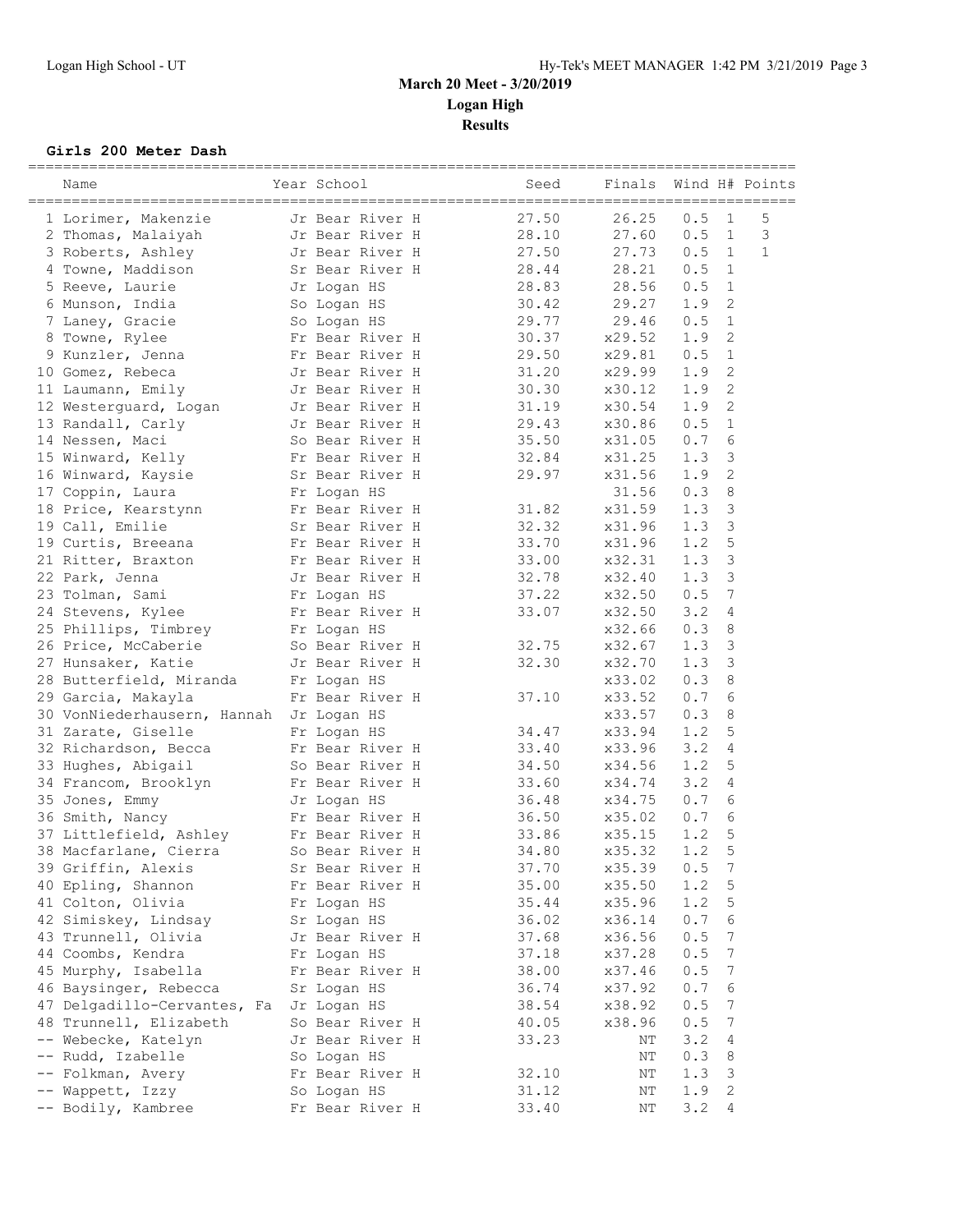#### **....Girls 200 Meter Dash**

| -- Smith, Kate        | Sr Bear River H | 36.50 | NT | 0.76          |
|-----------------------|-----------------|-------|----|---------------|
| -- Cunning, Courtney  | Sr Bear River H | 31.70 | NΤ | 1.9 2         |
| -- Joy, Aubrey        | Fr Bear River H | 33.20 | NT | $3.2 \quad 4$ |
| -- Jones, Molli       | So Bear River H | 34.30 | NΤ | 1.2 5         |
| -- Thanadabout, Kylee | Fr Logan HS     |       | NT | 0.38          |
| -- Merritt, Shayden   | So Bear River H | 33.23 | NT | $3.2 \quad 4$ |
| -- Gardner, Kambry    | Fr Bear River H | 35.70 | NΤ | 0.76          |
| -- Tuck, Harmony      | Fr Bear River H | 40.00 | NΤ | $0.5 \quad 7$ |
| -- Pehrson, Samantha  | So Bear River H | 33.67 | NT | $3.2 \quad 4$ |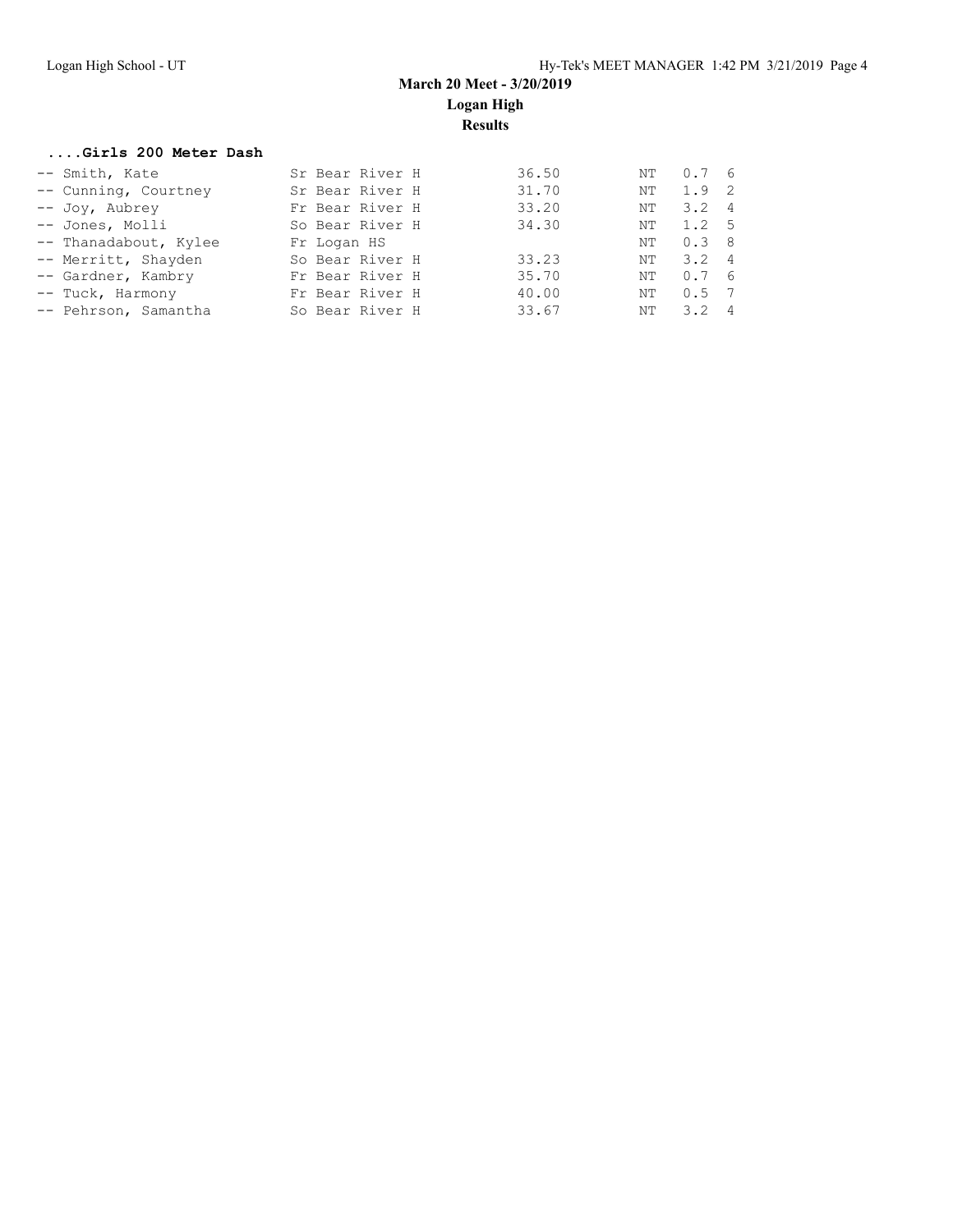#### **Girls 400 Meter Dash**

| Name                                                                                                     | Year School                                                                         | Seed                                     | Finals Points                             |        |
|----------------------------------------------------------------------------------------------------------|-------------------------------------------------------------------------------------|------------------------------------------|-------------------------------------------|--------|
| 1 Tomlinson, Naomi<br>2 Laumann, Emily<br>3 Winward, Kaysie<br>-- Laney, Gracie<br>-- Thanadabout, Kylee | Fr Bear River H<br>Jr Bear River H<br>Sr Bear River H<br>So Logan HS<br>Fr Logan HS | 1:05.00<br>1:10.00<br>1:10.00<br>1:11.31 | 1:07.55<br>1:10.56<br>1:11.09<br>NΤ<br>NΤ | 5<br>२ |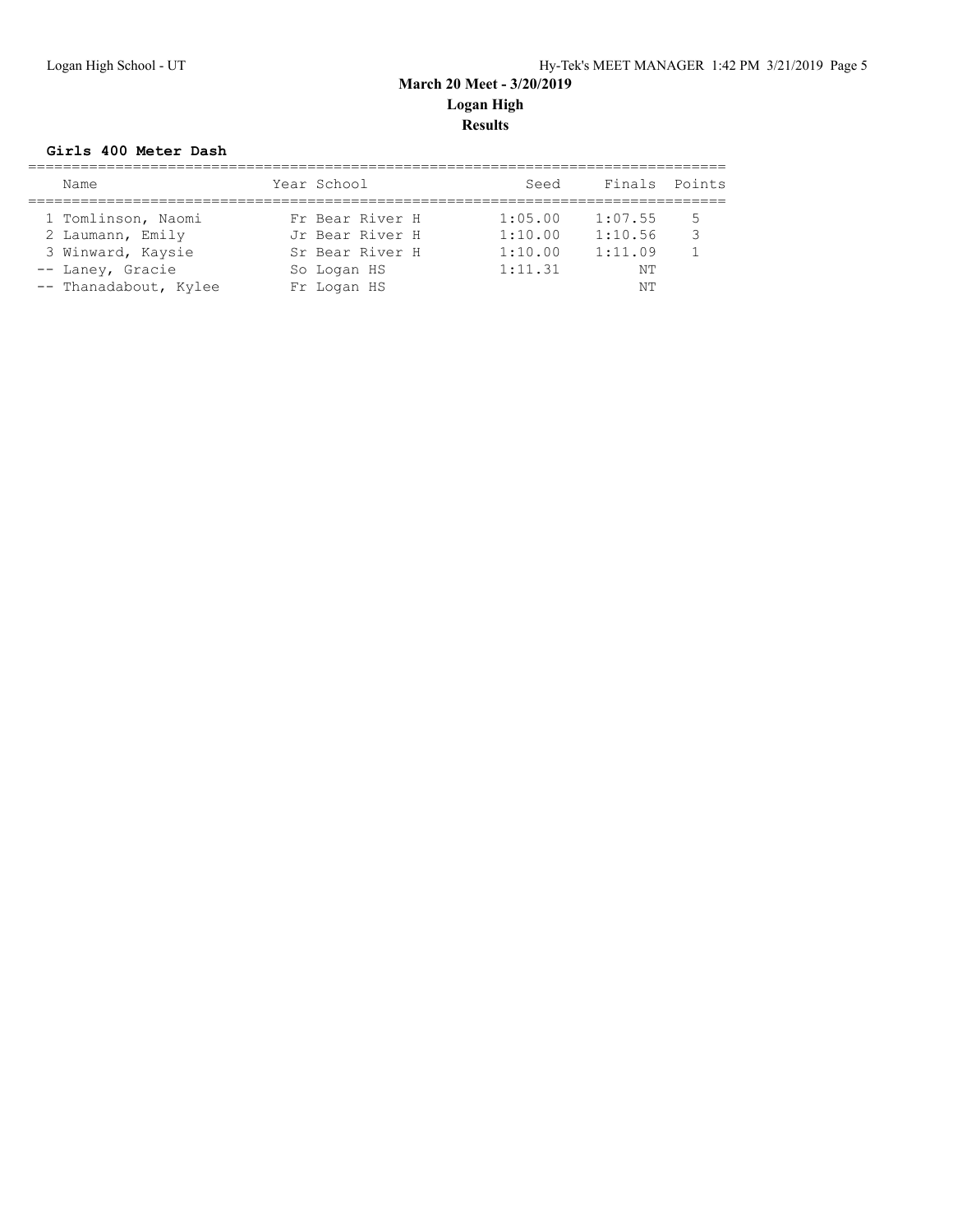#### **Girls 800 Meter Run**

| Name                   | Year School     | Seed | Finals Points |              |
|------------------------|-----------------|------|---------------|--------------|
| 1 Fuhriman, Abbie      | Jr Bear River H |      | 2:22.32       | 5            |
| 2 Coppin, Ashley       | So Logan HS     |      | 2:44.60       | $\mathbf{3}$ |
| 3 Tomlinson, Kenya     | So Bear River H |      | 2:55.76       |              |
| 4 Summers, Grace       | Fr Logan HS     |      | 2:58.79       |              |
| 5 Cardona, Adi         | Fr Logan HS     |      | 3:10.71       |              |
| 6 Duncan, Emily        | Jr Bear River H |      | 3:12.63       |              |
| 7 Christensen, Brynlee | Fr Bear River H |      | 3:17.59       |              |
| 8 Webecke, Katelyn     | Jr Bear River H |      | x3:17.63      |              |
| 9 Paulsen, Brooke      | Fr Bear River H |      | x3:37.90      |              |
| 10 Hess, Amber         | Jr Bear River H |      | x3:40.73      |              |
| 11 Smith, Nancy        | Fr Bear River H |      | x3:44.21      |              |
| 12 Laker, Ellis        | Jr Bear River H |      | x3:46.67      |              |
| 13 Jones, Mattie       | So Bear River H |      | x4:10.85      |              |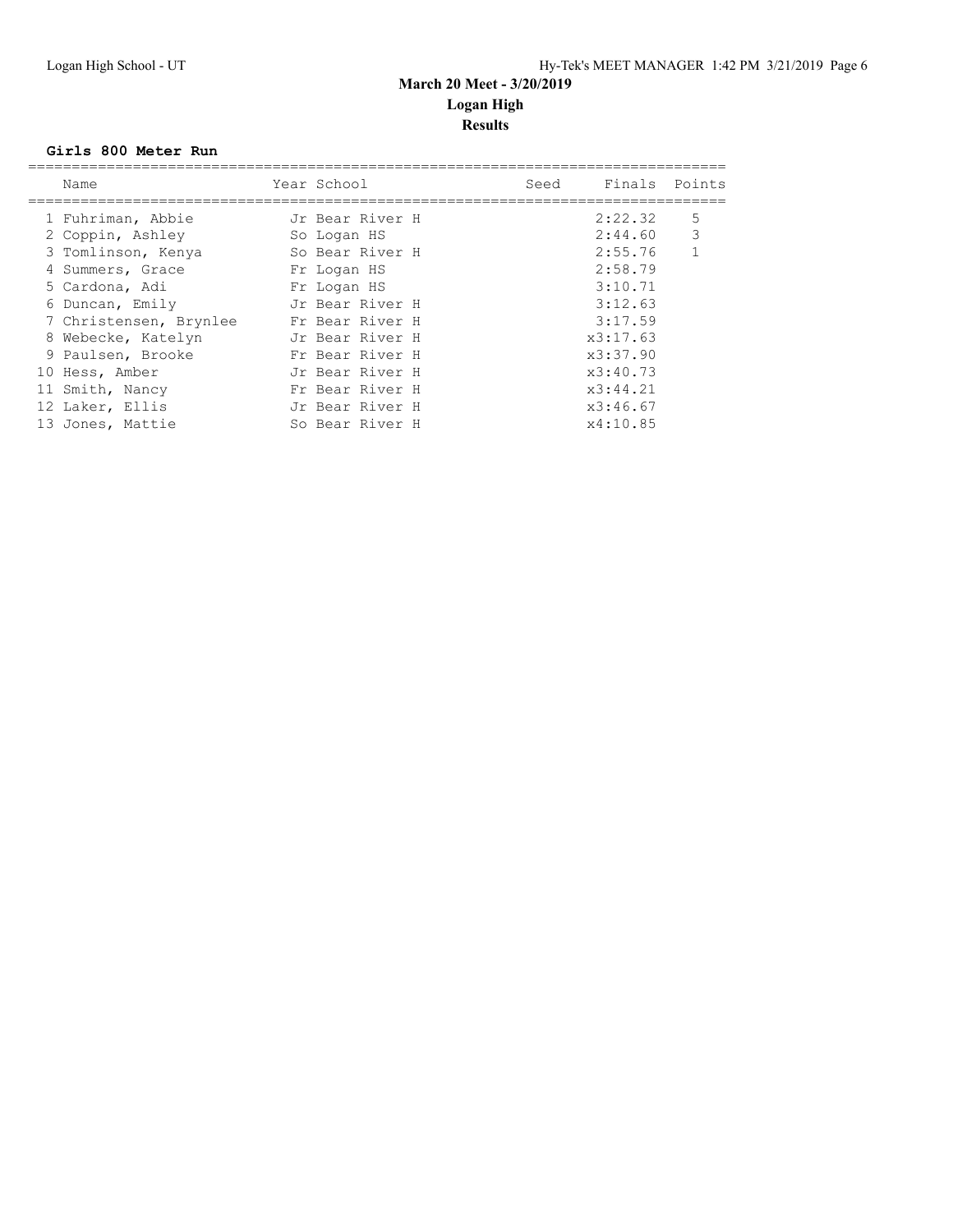#### **Girls 1600 Meter Run**

| Name                   | Year School     | Seed | Finals Points |                |
|------------------------|-----------------|------|---------------|----------------|
| 1 Fuhriman, Abbie      | Jr Bear River H |      | 5:32.07       | 5              |
| 2 White, Madison       | So Bear River H |      | $5:56.85$ 3   |                |
| 3 Kofoed, Shylee       | Fr Bear River H |      | 6:48.89       | $\overline{1}$ |
| 4 Christensen, Brynlee | Fr Bear River H |      | 7:09.25       |                |
| 5 Araya, Hana          | Fr Logan HS     |      | 7:12.09       |                |
| 6 Webecke, Katelyn     | Jr Bear River H |      | x7:14.92      |                |
| 7 Daniels, Bailey      | Fr Logan HS     |      | 8:00.33       |                |
| 8 Jensen, Jadalyn      | Fr Logan HS     |      | 8:01.71       |                |
| 9 Laker, Ellis         | Jr Bear River H |      | x8:22.97      |                |
| 10 Paulsen, Brooke     | Fr Bear River H |      | x8:40.97      |                |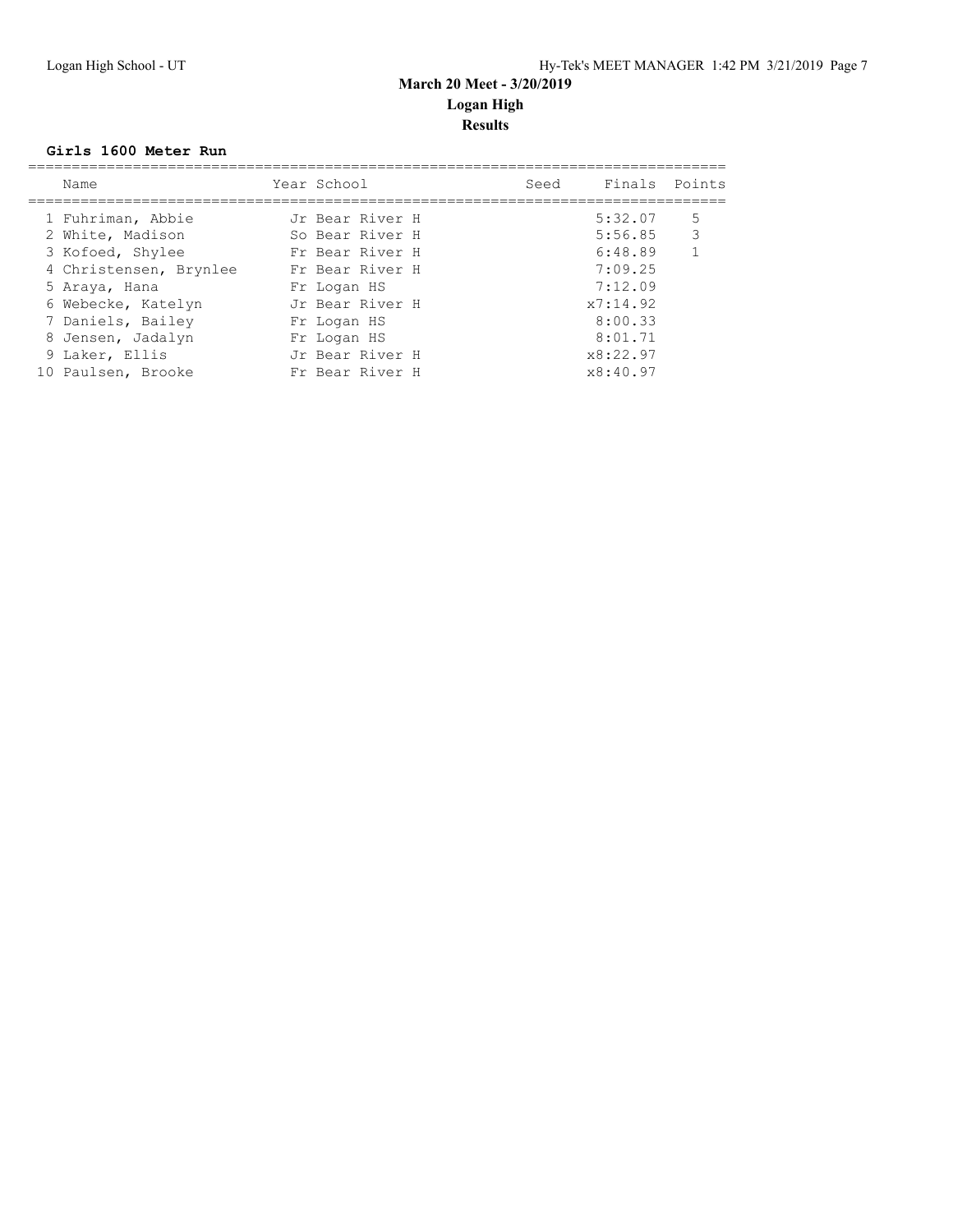#### **Girls 3200 Meter Run**

| Name                   | Year School     | Seed | Finals Points |              |
|------------------------|-----------------|------|---------------|--------------|
| 1 White, Madison       | So Bear River H |      | 12:17.81      | 5            |
| 2 Blanchard, Abigail   | Jr Logan HS     |      | 13:27.67      | 3            |
| 3 Kofoed, Shylee       | Fr Bear River H |      | 13:34.54      | $\mathbf{1}$ |
| 4 Christensen, Brynlee | Fr Bear River H |      | 14:48.64      |              |
| 5 Araya, Hana          | Fr Logan HS     |      | 14:56.87      |              |
| 6 Duncan, Emily        | Jr Bear River H |      | 15:38.97      |              |
| 7 Wiser, Whitley       | Fr Logan HS     |      | 16:05.91      |              |
| 8 Curiel, Sharai       | So Logan HS     |      | 16:35.83      |              |
| 9 Laker, Ellis         | Jr Bear River H |      | x17:30.18     |              |
| 10 Hess, Amber         | Jr Bear River H |      | x17:51.64     |              |
| -- Paulsen, Brooke     | Fr Bear River H |      | 17:30.18      |              |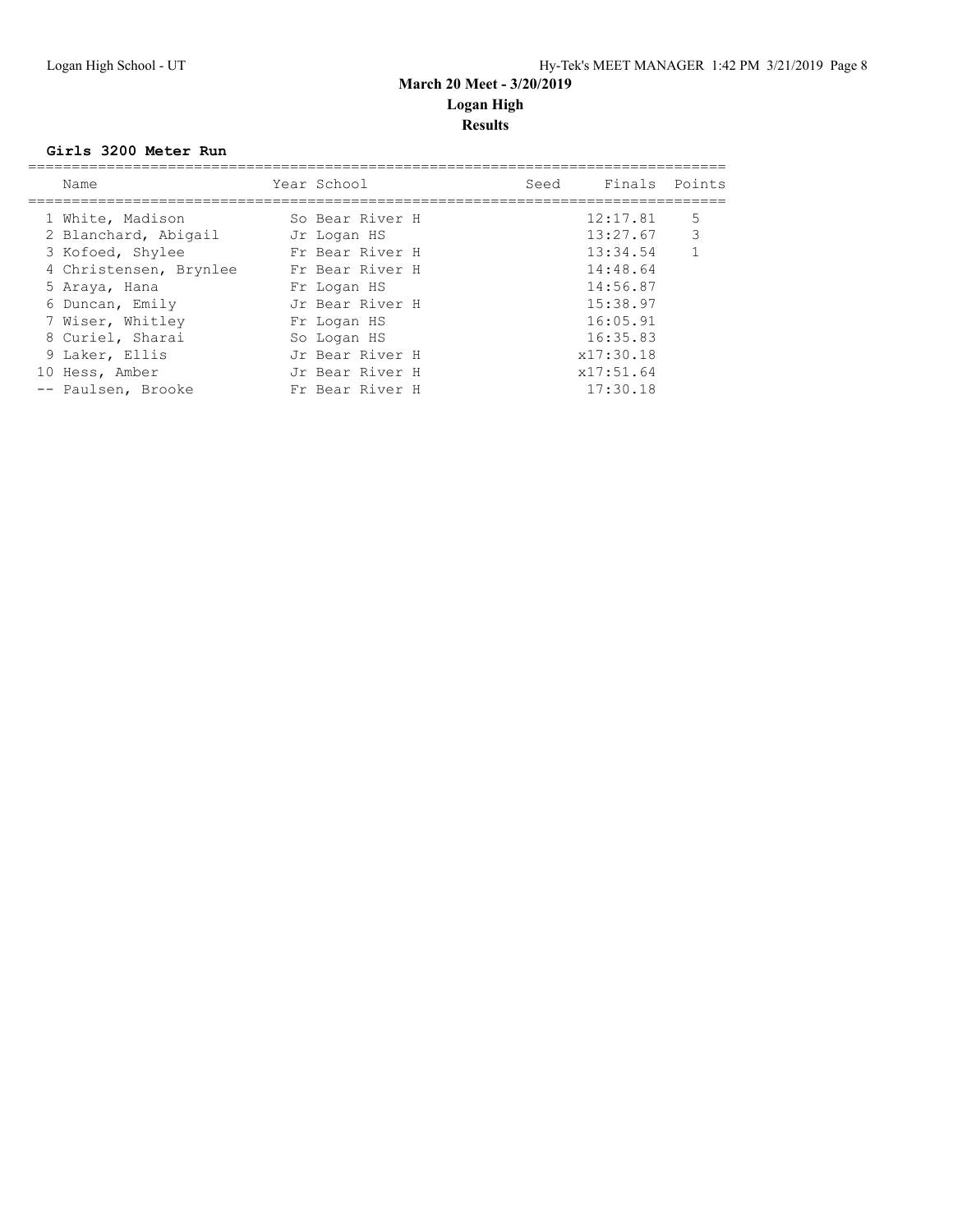#### **Girls 100 Meter Hurdles**

| Name                   | Year School     | Seed  | Finals Wind H# Points |     |                |     |
|------------------------|-----------------|-------|-----------------------|-----|----------------|-----|
| 1 Wilkinson, Elizabeth | Sr Bear River H | 16.20 | 16.79                 | 0.8 |                | -5  |
| 2 Davidson, Shea       | Sr Logan HS     | 18.50 | 17.41                 | 0.8 |                | - 3 |
| 3 Bitner, Emma         | Sr Bear River H | 18.00 | 18.08                 | 0.8 |                |     |
| 4 Prieto, Amy          | Jr Logan HS     | 19.18 | 20.35                 | 0.8 | $\overline{1}$ |     |
| 5 Semadeni, Nichole    | Fr Logan HS     | 22.42 | 21.51                 | 1.0 | - 2            |     |
| 6 Hamson, Elizabeth    | Jr Bear River H | 21.00 | 22.35                 | 0.8 |                |     |
| 7 Tolman, Sami         | Fr Logan HS     | 21.67 | 22.47                 | 0.8 |                |     |
| 8 Jorgensen, Emerie    | Fr Logan HS     |       | x23.27                | 1.0 | $\overline{2}$ |     |
| -- Menendez, Sara      | Jr Logan HS     |       | NΤ                    |     |                |     |
|                        |                 |       |                       |     |                |     |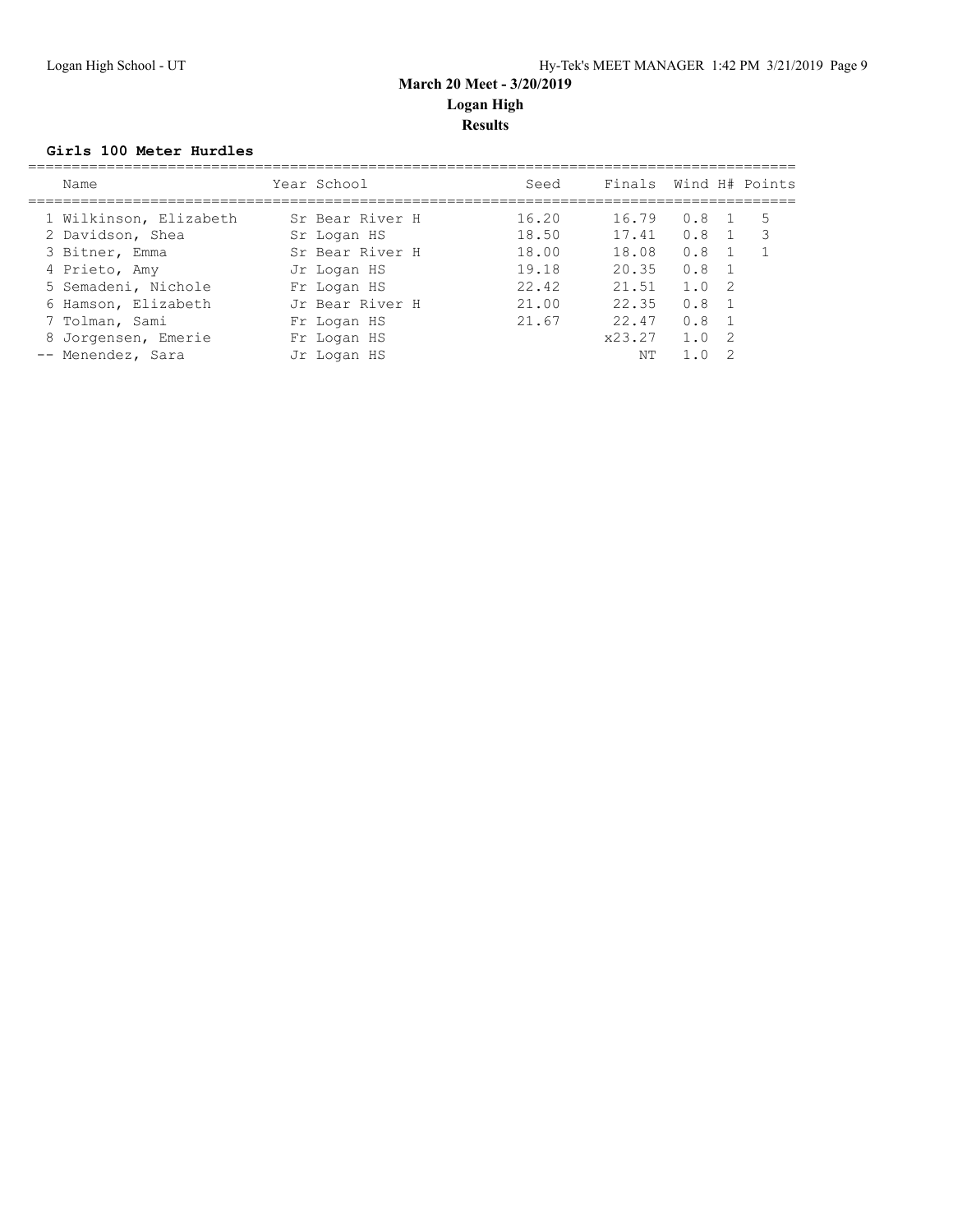#### **Girls 300 Meter Hurdles**

| Name                   | Year School     | Seed    | Finals   |                | H# Points |
|------------------------|-----------------|---------|----------|----------------|-----------|
| 1 Davidson, Shea       | Sr Logan HS     | 53.38   | 51.40    |                | 5         |
| 2 Bitner, Emma         | Sr Bear River H | 52.00   | 51.42    | $\mathbf{1}$   | -3        |
| 3 Wilkinson, Elizabeth | Sr Bear River H | 49.23   | 53.21    |                |           |
| 4 Black, Tanya         | So Bear River H | 54.00   | 54.20    |                |           |
| 5 Prieto, Amy          | Jr Logan HS     | 54.77   | 56.78    |                |           |
| 6 Price, Kearstynn     | Fr Bear River H | 57.00   | 57.46    | 2              |           |
| 7 Green, Emma          | Sr Bear River H | 55.00   | x58.25   | $\mathbf{1}$   |           |
| 8 Semadeni, Nichole    | Fr Logan HS     | 59.36   | 58.33    | 2              |           |
| 9 Tolman, Sami         | Fr Logan HS     | 1:04.78 | 1:00.79  | $\mathfrak{D}$ |           |
| 10 Littlefield, Ashley | Fr Bear River H | 56.50   | x1:01.90 | 1              |           |
| 11 Rhodes, Abigail     | So Bear River H | 55.00   | x1:02.06 |                |           |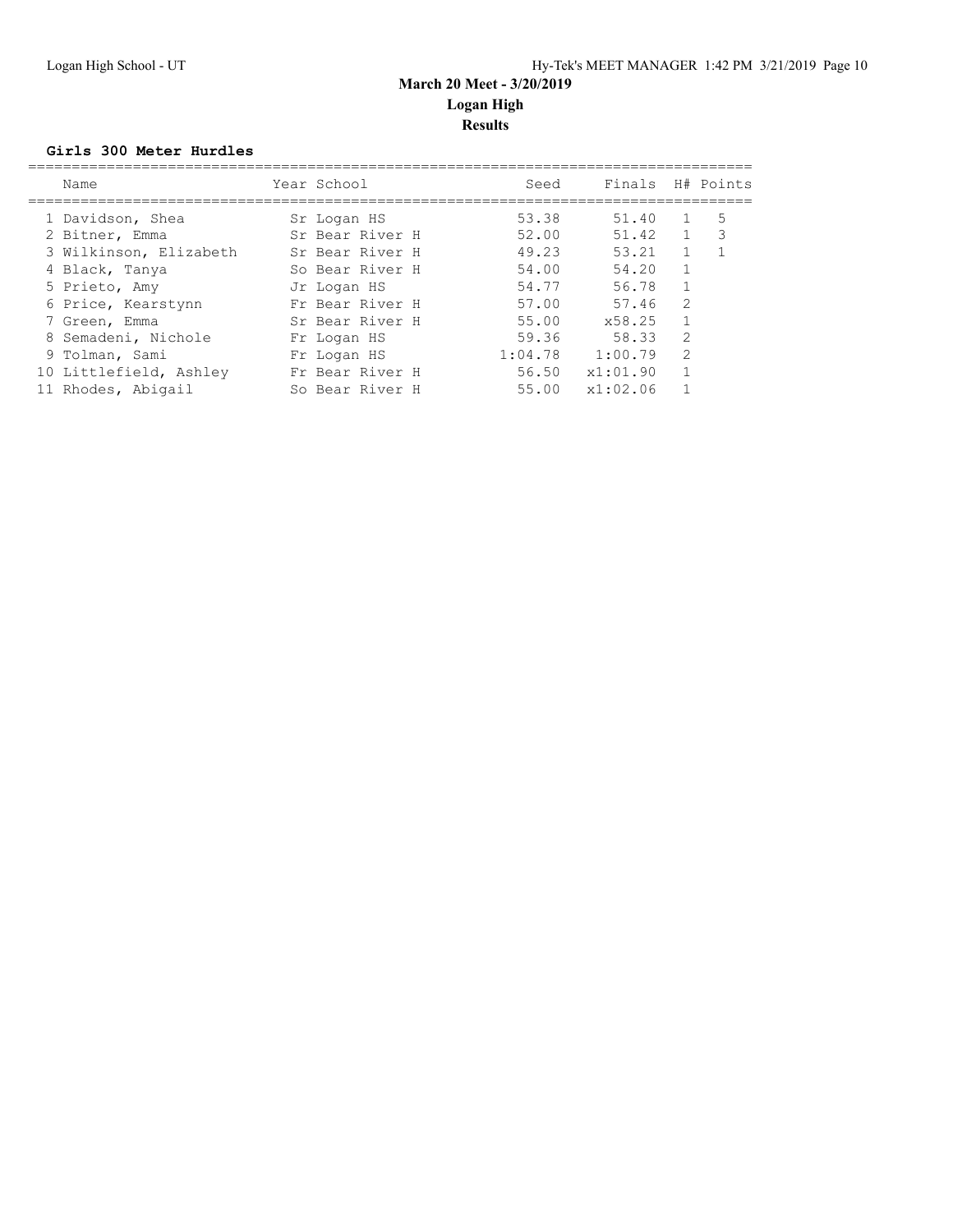# **Results**

#### **Girls 4x100 Meter Relay**

| School                                                      | Seed                       | Finals H# Points |              |   |
|-------------------------------------------------------------|----------------------------|------------------|--------------|---|
| 1 Bear River High School<br>$^{\prime}$ A $^{\prime}$       |                            | 51.89            | 2            | 5 |
| 1) Towne, Maddison Sr                                       | 2) Roberts, Ashley Jr      |                  |              |   |
| 3) Thomas, Malaiyah Jr                                      | 4) Lorimer, Makenzie Jr    |                  |              |   |
| 2 Logan HS 'A'                                              | 52.90                      | 52.80            | 2            |   |
| 1) Davidson, Shea Sr                                        | 2) Kartchner, Kionna Sr    |                  |              |   |
| 3) Reeve, Laurie Jr                                         | 4) Kartchner, Amber So     |                  |              |   |
| 3 Bear River High School 'C'                                |                            | x59.23           | 1            |   |
| 1) Littlefield, Ashley Fr                                   | 2) Rhodes, Abigail So      |                  |              |   |
| 3) Curtis, Breeana Fr                                       | 4) Price, Kearstynn Fr     |                  |              |   |
| 4 Bear River High School<br>$\mathbf{B}$                    |                            | x59.49           | 2            |   |
| 1) Bywater, McKenzie Jr                                     | 2) Hunsaker, Katie Jr      |                  |              |   |
| 3) Park, Jenna Jr                                           | 4) Gomez, Rebeca Jr        |                  |              |   |
| 5 Logan HS 'C'                                              |                            | x1:01.75         | $\mathbf{1}$ |   |
| 1) Arthur, Hallie Fr                                        | 2) Butterfield, Miranda Fr |                  |              |   |
| 3) Parker, Allison Fr                                       | 4) Wright, Madi Fr         |                  |              |   |
| 6 Logan HS 'E'                                              |                            | x1:04.24         | $\mathbf{1}$ |   |
| 1) Guadarrama, Ariana Fr                                    | 2) Tolman, Sami Fr         |                  |              |   |
| 3) Coombs, Kendra Fr                                        | 4) Zarate, Giselle Fr      |                  |              |   |
| 7 Logan HS 'D'                                              |                            | x1:05.24         | $\mathbf{1}$ |   |
| 1) Baysinger, Rebecca Sr                                    | 2) Phillips, Timbrey Fr    |                  |              |   |
| 3) VonNiederhausern, Hannah Jr                              | 4) Simiskey, Lindsay Sr    |                  |              |   |
| 8 Logan HS 'F'                                              |                            | x1:06.17         | $\mathbf{1}$ |   |
| 1) Pierre, Summer Fr                                        | 2) Hansen, Alexandria Fr   |                  |              |   |
| 3) Rollins, Julia Jr                                        | 4) Summers, Grace Fr       |                  |              |   |
| -- Logan HS<br>$^{\prime}$ B <sup><math>\prime</math></sup> |                            | NΤ               | 2            |   |
| 1) Munson, India So                                         | 2) Jenkins, Carlie So      |                  |              |   |
| 3) Semadeni, Nichole Fr                                     | 4) Prieto, Amy Jr          |                  |              |   |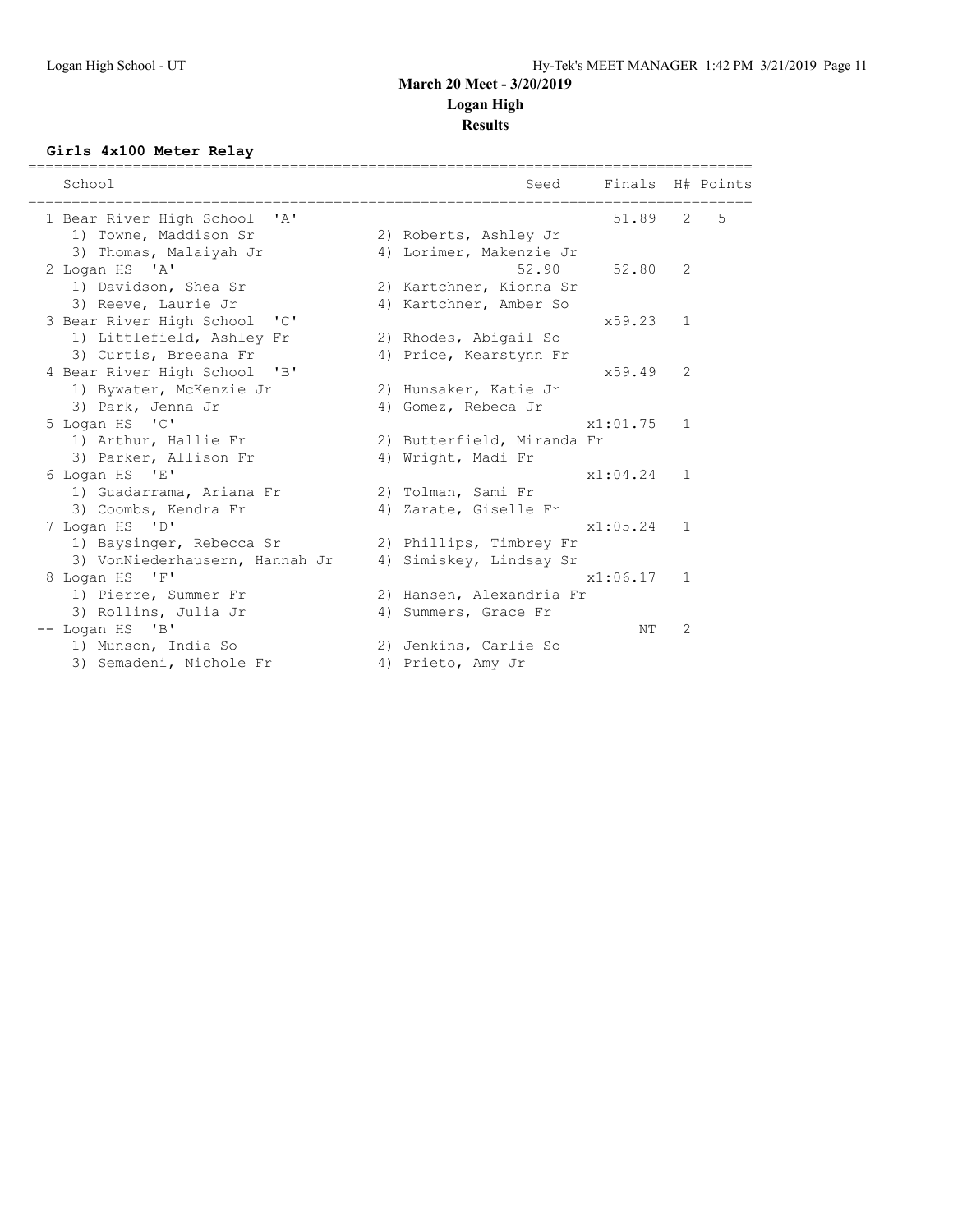#### **Girls 4x400 Meter Relay**

| School                                                                               | Finals Points<br>Seed                                                      |
|--------------------------------------------------------------------------------------|----------------------------------------------------------------------------|
| 1 Bear River High School 'A'<br>1) Roberts, Ashley Jr<br>3) Lorimer, Makenzie Jr     | $4:18.00$ $4:21.58$<br>5<br>2) Towne, Maddison Sr<br>4) Fuhriman, Abbie Jr |
| 2 Bear River High School 'B'<br>1) Tomlinson, Kenya So<br>3) Wilkinson, Elizabeth Sr | $4:28.00 \times 4:45.87$<br>2) Black, Tanya So<br>4) Tomlinson, Naomi Fr   |
| 3 Logan HS 'A'<br>1) Wappett, Izzy So<br>3)<br>Laney, Gracie So                      | $4:20.00$ $4:47.19$<br>2) Blanchard, Abigail Jr<br>Coppin, Ashley So       |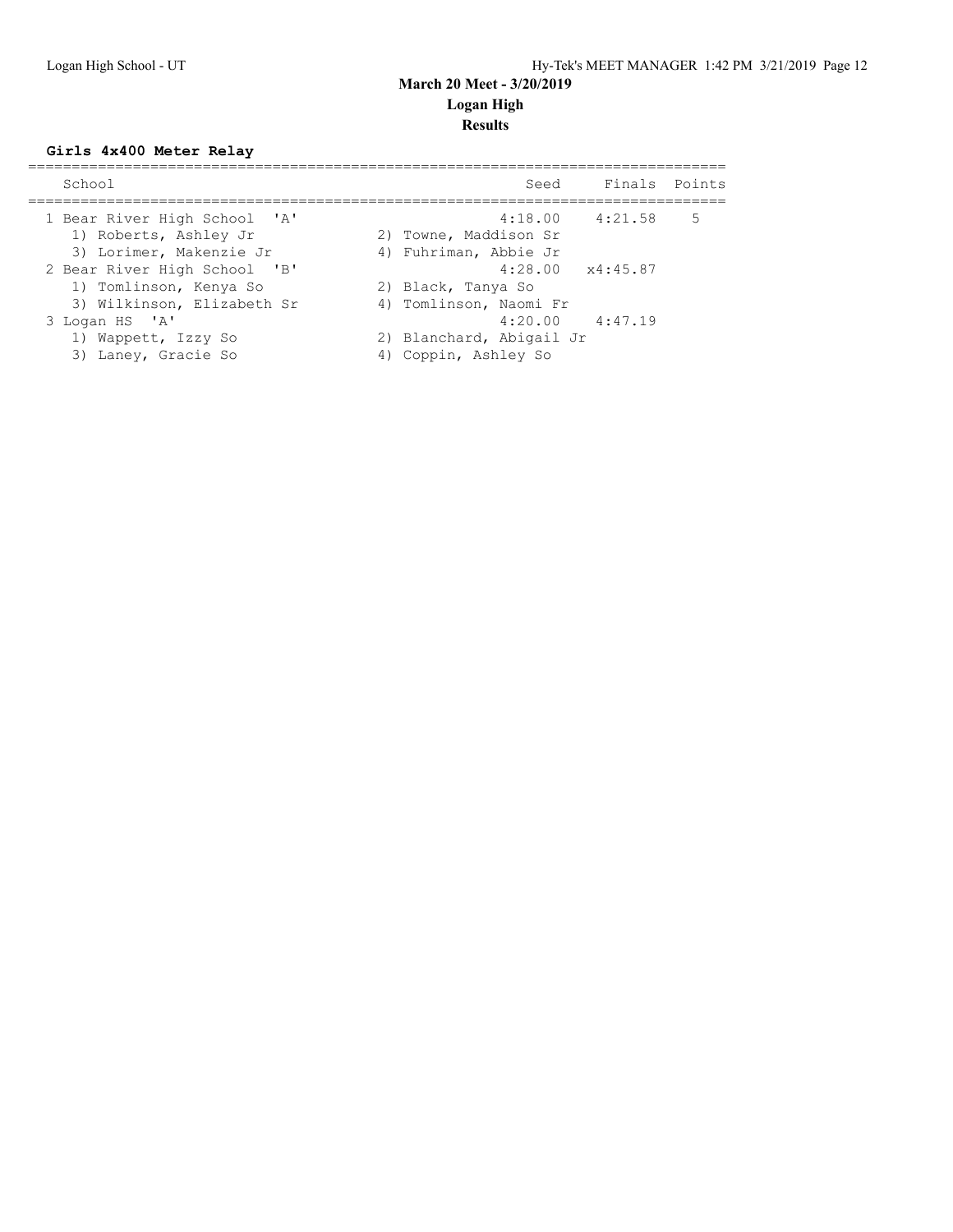## **Girls 1600 Sprint Medley**

| School                                                                       | Seed                                                               | Finals Points |   |
|------------------------------------------------------------------------------|--------------------------------------------------------------------|---------------|---|
| 1 Bear River High School 'A'<br>1) Towne, Rylee Fr<br>3) Tomlinson, Naomi Fr | 2) Westerquard, Logan Jr<br>4) Tomlinson, Kenya So                 | 4:41.98       | 5 |
| 2 Logan HS 'A'<br>1) Reeve, Laurie Jr<br>3) Laney, Gracie So                 | $4:36.00$ $4:44.59$<br>2) Munson, India So<br>4) Coppin, Ashley So |               |   |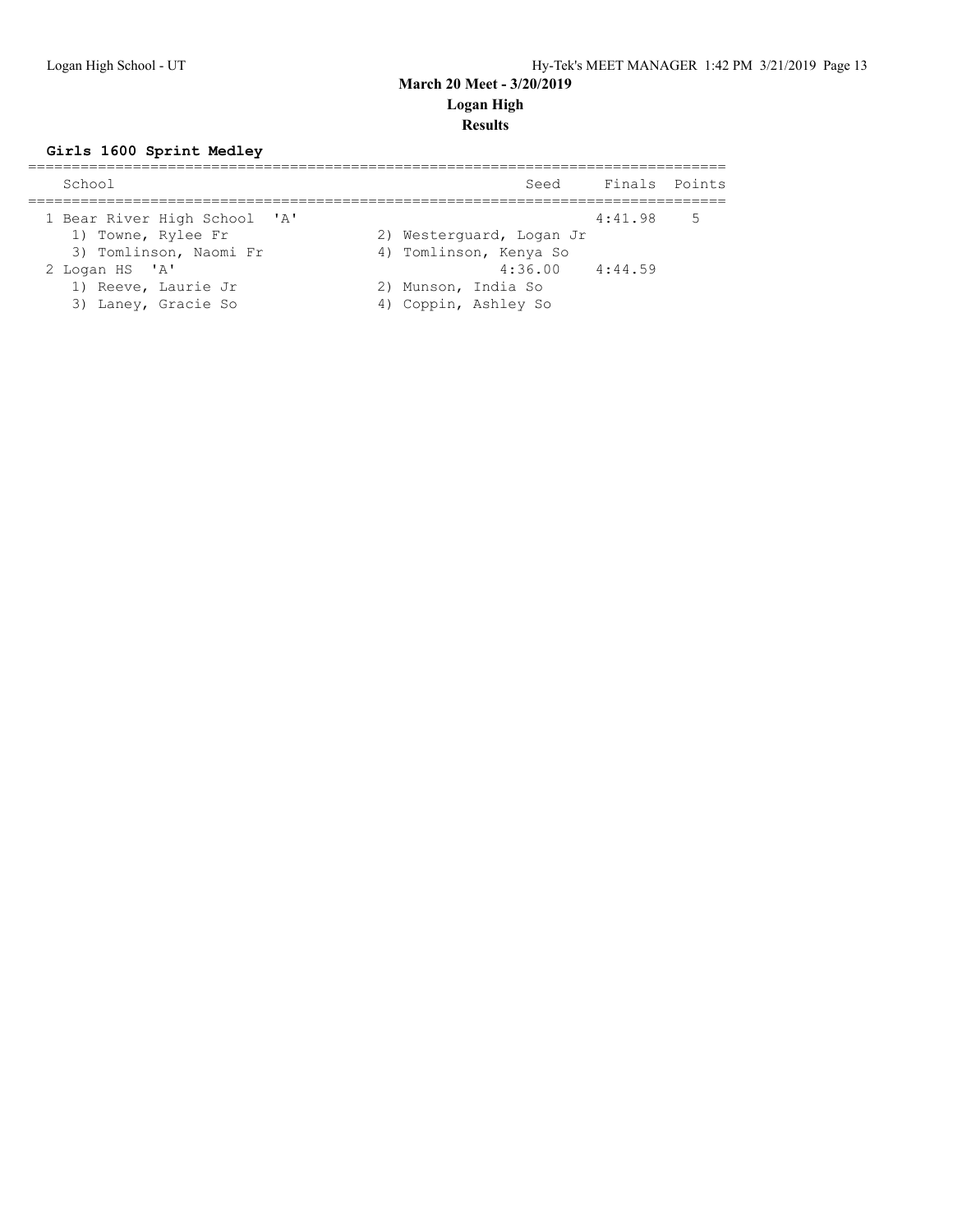## **Girls High Jump**

| Name                                         | Year School                    | Seed        | Finals Points              |        |
|----------------------------------------------|--------------------------------|-------------|----------------------------|--------|
| 1 Kartchner, Amber<br>2 Westmoreland, Elaine | So Logan HS<br>So Bear River H | $4 - 10.00$ | $5 - 02.00$<br>$4 - 06.00$ | 5<br>3 |
| 3 Yin, Somaline                              | So Bear River H                |             | $4 - 06.00$                |        |
| 4 Coppin, Laura                              | Fr Logan HS                    |             | $4 - 02.00$                |        |
| 5 Green, Emma                                | Sr Bear River H                |             | $4 - 00.00$                |        |
| 5 Champagne, Claire                          | Jr Logan HS                    |             | $4 - 00.00$                |        |
| 5 Thamphia, Danasia                          | So Logan HS                    |             | $4 - 00.00$                |        |
| 5 Kartchner, Kionna                          | Sr Logan HS                    |             | $x4 - 00.00$               |        |
| -- Fowler, Autumn                            | Sr Bear River H                |             | ΝH                         |        |
| -- Westerquard, Logan                        | Jr Bear River H                |             | NΗ                         |        |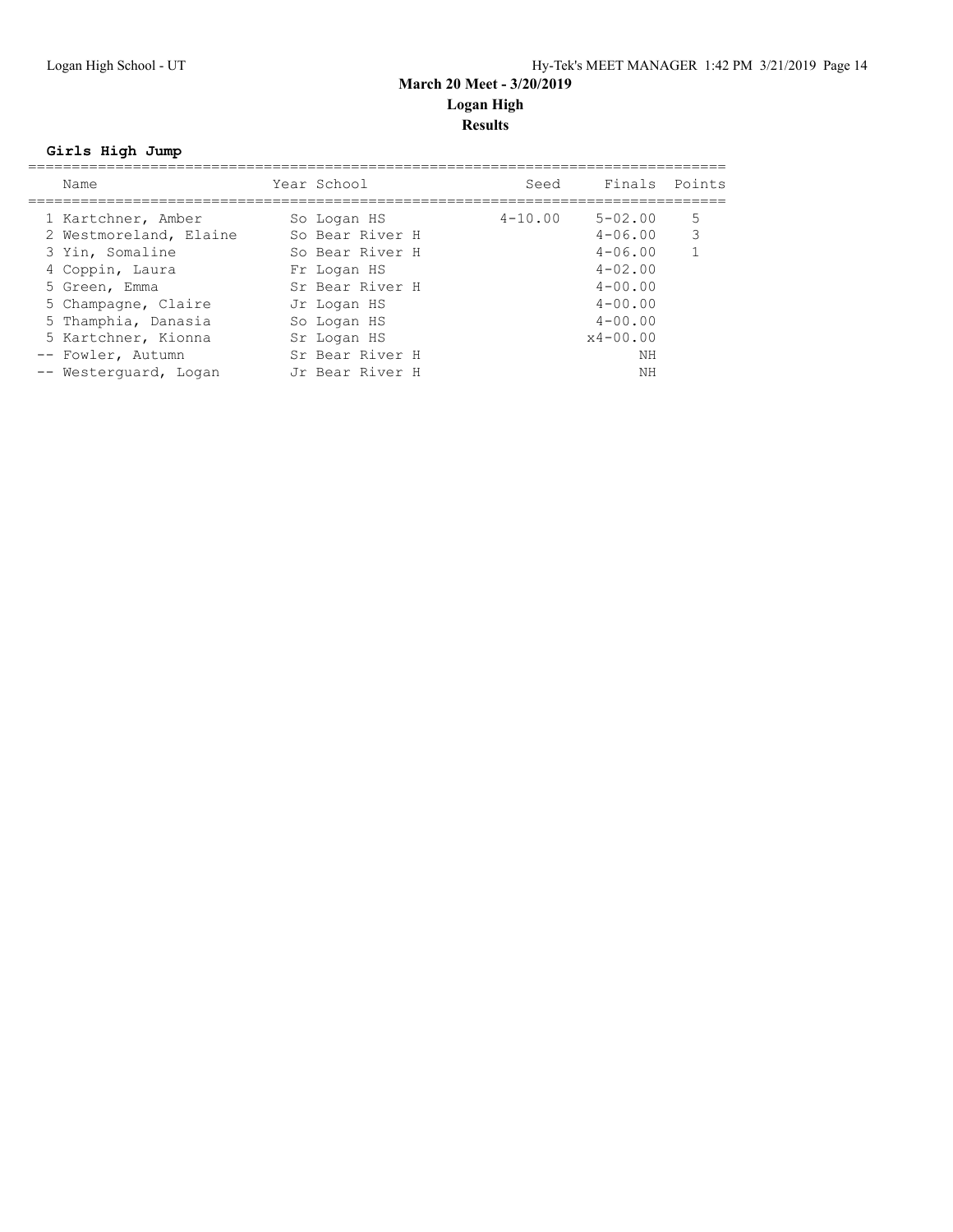#### **Girls Pole Vault**

| Name                | Year School | Seed                         | Finals       | Points |
|---------------------|-------------|------------------------------|--------------|--------|
| 1 Hansen, Tabitha   | Sr Logan HS | $8 - 00.00$                  | $8 - 00.00$  | 5      |
| 2 Dudley, Jayden    | Sr Logan HS | $7 - 06.00$                  | $7 - 06.00$  | 3      |
| 3 Held, Collette    | Sr Logan HS | $8 - 00.00$                  | $7 - 00.00$  | 0.50   |
| 3 Semadeni, Lydia   | Jr Logan HS | $7 - 06.00$                  | $7 - 00.00$  | 0.50   |
| 5 Semadeni, Nichole | Fr Logan HS |                              | $x6 - 06.00$ |        |
| 6 Pintor, Alexandra | Sr Logan HS |                              | $x6 - 06.00$ |        |
| 7 Warner, Allyssa   | Sr Logan HS | $6 - 00.00 \times 6 - 06.00$ |              |        |
| -- Colton, Olivia   | Fr Logan HS |                              | NΗ           |        |
| -- Wiser, Whitley   | Fr Logan HS |                              | NΗ           |        |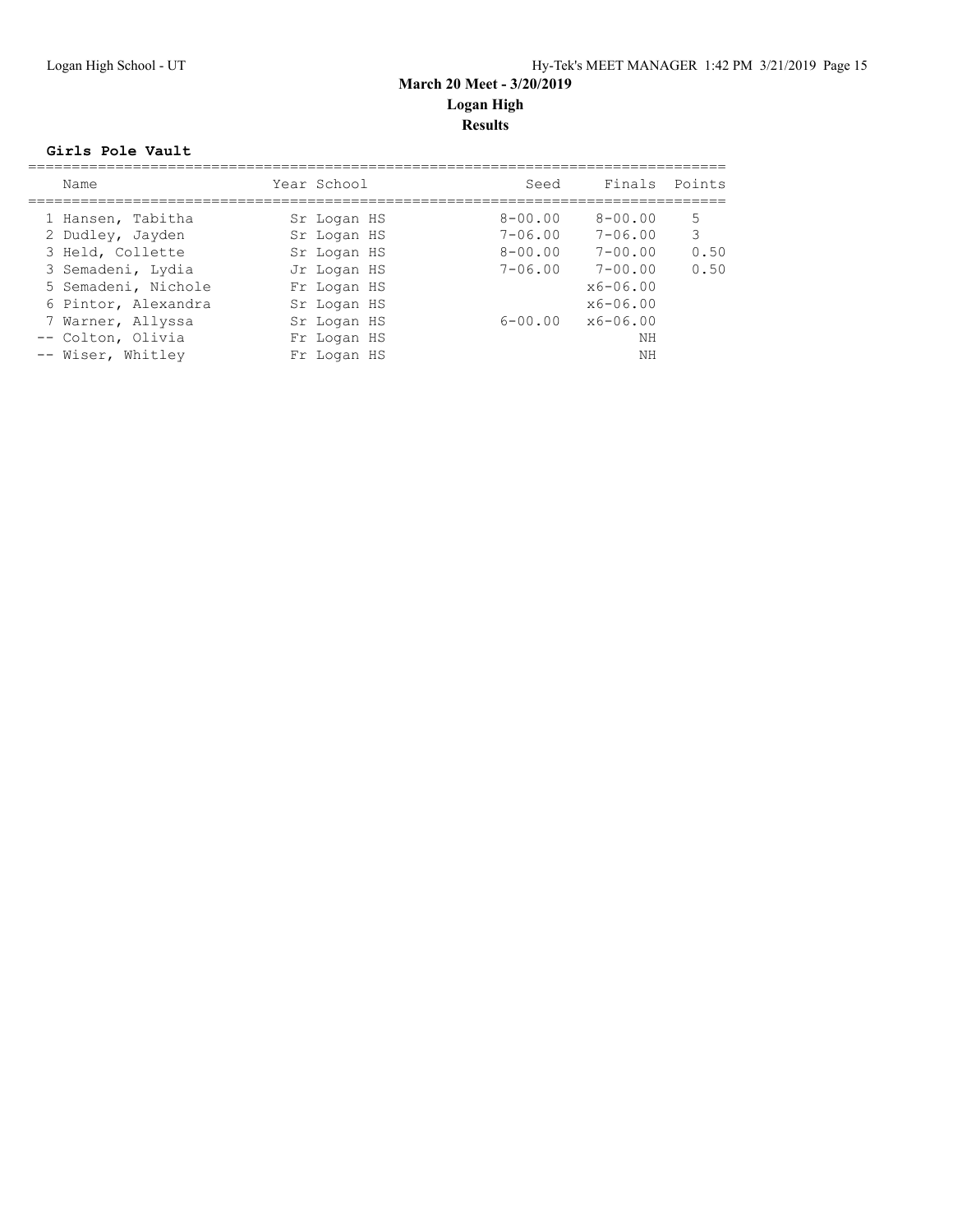## **Girls Long Jump**

| Name |                                                                                                                                                                                                                                                                                                                                                                                                                  | Seed                                                                                                                                                          |                                                                                                                                                                                                                              |                                                                                                          |                                                                                                                                                                                                                                                                                                                                                         |
|------|------------------------------------------------------------------------------------------------------------------------------------------------------------------------------------------------------------------------------------------------------------------------------------------------------------------------------------------------------------------------------------------------------------------|---------------------------------------------------------------------------------------------------------------------------------------------------------------|------------------------------------------------------------------------------------------------------------------------------------------------------------------------------------------------------------------------------|----------------------------------------------------------------------------------------------------------|---------------------------------------------------------------------------------------------------------------------------------------------------------------------------------------------------------------------------------------------------------------------------------------------------------------------------------------------------------|
|      |                                                                                                                                                                                                                                                                                                                                                                                                                  |                                                                                                                                                               |                                                                                                                                                                                                                              |                                                                                                          | 5                                                                                                                                                                                                                                                                                                                                                       |
|      |                                                                                                                                                                                                                                                                                                                                                                                                                  |                                                                                                                                                               |                                                                                                                                                                                                                              |                                                                                                          | 3                                                                                                                                                                                                                                                                                                                                                       |
|      |                                                                                                                                                                                                                                                                                                                                                                                                                  |                                                                                                                                                               |                                                                                                                                                                                                                              |                                                                                                          | $\mathbf{1}$                                                                                                                                                                                                                                                                                                                                            |
|      |                                                                                                                                                                                                                                                                                                                                                                                                                  |                                                                                                                                                               |                                                                                                                                                                                                                              |                                                                                                          |                                                                                                                                                                                                                                                                                                                                                         |
|      |                                                                                                                                                                                                                                                                                                                                                                                                                  |                                                                                                                                                               |                                                                                                                                                                                                                              |                                                                                                          |                                                                                                                                                                                                                                                                                                                                                         |
|      |                                                                                                                                                                                                                                                                                                                                                                                                                  |                                                                                                                                                               |                                                                                                                                                                                                                              | $-1.6$                                                                                                   |                                                                                                                                                                                                                                                                                                                                                         |
|      |                                                                                                                                                                                                                                                                                                                                                                                                                  |                                                                                                                                                               |                                                                                                                                                                                                                              |                                                                                                          |                                                                                                                                                                                                                                                                                                                                                         |
|      |                                                                                                                                                                                                                                                                                                                                                                                                                  |                                                                                                                                                               |                                                                                                                                                                                                                              | $-2.1$                                                                                                   |                                                                                                                                                                                                                                                                                                                                                         |
|      |                                                                                                                                                                                                                                                                                                                                                                                                                  |                                                                                                                                                               |                                                                                                                                                                                                                              | $-2.1$                                                                                                   |                                                                                                                                                                                                                                                                                                                                                         |
|      |                                                                                                                                                                                                                                                                                                                                                                                                                  |                                                                                                                                                               |                                                                                                                                                                                                                              | $-2.8$                                                                                                   |                                                                                                                                                                                                                                                                                                                                                         |
|      |                                                                                                                                                                                                                                                                                                                                                                                                                  |                                                                                                                                                               |                                                                                                                                                                                                                              | $-1.9$                                                                                                   |                                                                                                                                                                                                                                                                                                                                                         |
|      |                                                                                                                                                                                                                                                                                                                                                                                                                  |                                                                                                                                                               |                                                                                                                                                                                                                              | $-1.5$                                                                                                   |                                                                                                                                                                                                                                                                                                                                                         |
|      |                                                                                                                                                                                                                                                                                                                                                                                                                  |                                                                                                                                                               |                                                                                                                                                                                                                              | $-0.9$                                                                                                   |                                                                                                                                                                                                                                                                                                                                                         |
|      |                                                                                                                                                                                                                                                                                                                                                                                                                  |                                                                                                                                                               |                                                                                                                                                                                                                              | $-1.2$                                                                                                   |                                                                                                                                                                                                                                                                                                                                                         |
|      |                                                                                                                                                                                                                                                                                                                                                                                                                  |                                                                                                                                                               |                                                                                                                                                                                                                              | $-3.2$                                                                                                   |                                                                                                                                                                                                                                                                                                                                                         |
|      |                                                                                                                                                                                                                                                                                                                                                                                                                  |                                                                                                                                                               | ND.                                                                                                                                                                                                                          | NWI                                                                                                      |                                                                                                                                                                                                                                                                                                                                                         |
|      |                                                                                                                                                                                                                                                                                                                                                                                                                  |                                                                                                                                                               | ND.                                                                                                                                                                                                                          | NWI                                                                                                      |                                                                                                                                                                                                                                                                                                                                                         |
|      |                                                                                                                                                                                                                                                                                                                                                                                                                  | $12 - 06.00$                                                                                                                                                  | ND.                                                                                                                                                                                                                          | NWI                                                                                                      |                                                                                                                                                                                                                                                                                                                                                         |
|      |                                                                                                                                                                                                                                                                                                                                                                                                                  |                                                                                                                                                               | ND                                                                                                                                                                                                                           | NWI                                                                                                      |                                                                                                                                                                                                                                                                                                                                                         |
|      | 1 Kartchner, Amber<br>2 Davidson, Shea<br>3 Thomas, Malaiyah<br>4 Kartchner, Kionna<br>5 Arthur, Hallie<br>6 Kunzler, Jenna<br>7 Westmoreland, Elaine<br>8 Winward, Kaysie<br>8 Held, Collette<br>10 Bitner, Emma<br>11 Yin, Somaline<br>12 Coppin, Laura<br>13 Randall, Carly<br>14 Thamphia, Danasia<br>15 Fowler, Autumn<br>-- Champagne, Claire<br>-- Jones, Mattie<br>-- Park, Jenna<br>-- Merritt, Shayden | =====================================<br>Year School<br>So Logan HS<br>Sr Logan HS<br>Sr Logan HS<br>Sr Logan HS<br>Fr Logan HS<br>So Logan HS<br>Jr Logan HS | Jr Bear River H<br>Fr Logan HS<br>Fr Bear River H<br>So Bear River H<br>Sr Bear River H<br>Sr Bear River H<br>So Bear River H<br>Jr Bear River H<br>Sr Bear River H<br>So Bear River H<br>Jr Bear River H<br>So Bear River H | $16 - 00.00$<br>$16 - 06.00$<br>15-09.00<br>$14 - 05.00$<br>$12 - 11.00$<br>$13 - 08.00$<br>$14 - 00.00$ | Finals Wind Points<br>$17 - 03.00$ $1.3$<br>$16 - 07.50 - 2.2$<br>$15 - 04.00 - 0.4$<br>$15 - 02.00 - 2.7$<br>$14 - 09.00 - 1.7$<br>$14 - 07.00$<br>$14 - 04.00 - 1.8$<br>$14 - 01.00$ $14 - 03.00$<br>$x14-03.00$<br>$x14 - 00.00$<br>13-11.00 x13-07.00<br>x13-04.00<br>$12 - 06.00 \times 13 - 03.00$<br>$12 - 10.00 \times 13 - 02.00$<br>x10-08.00 |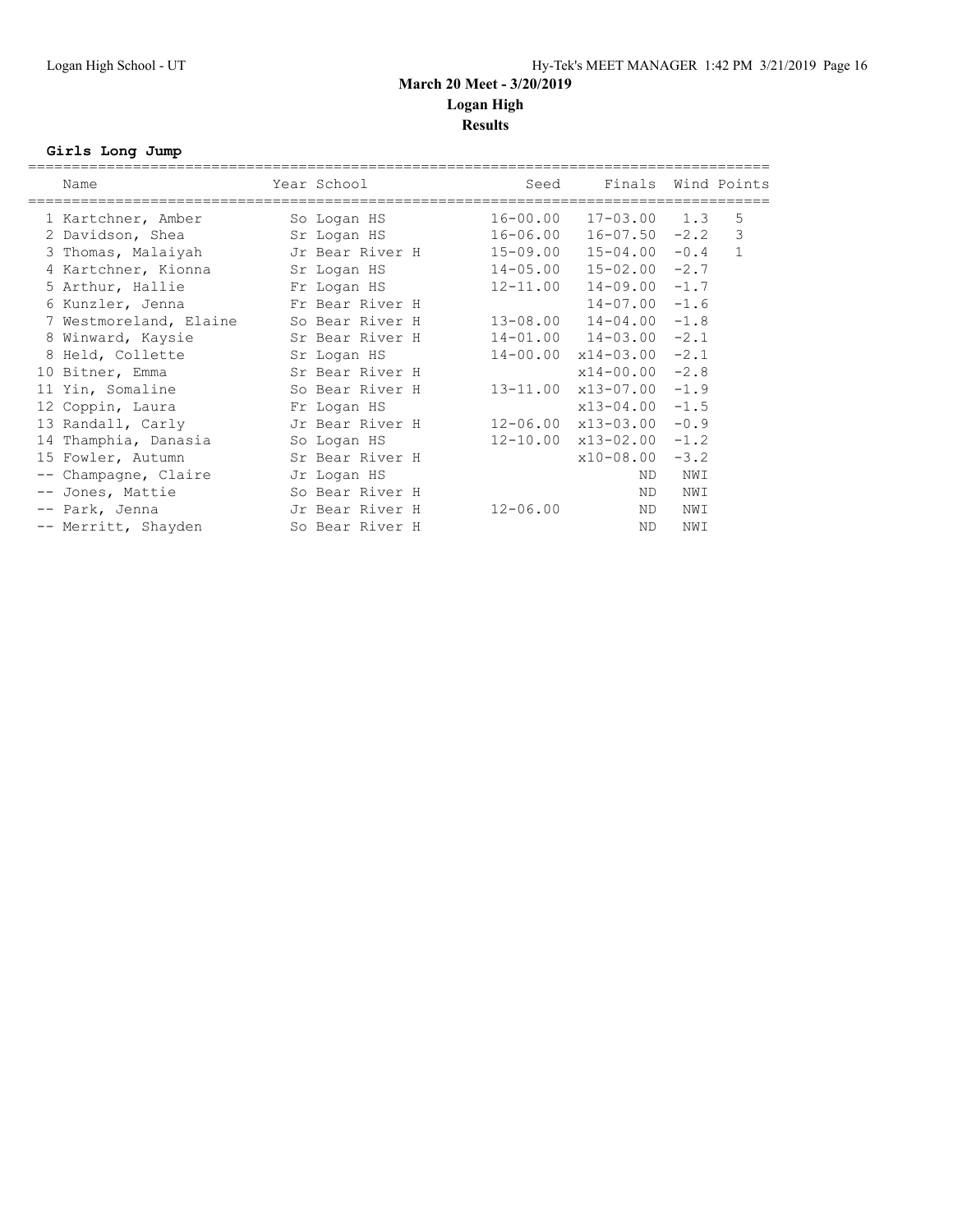#### **Girls Shot Put**

|   | Name                | Year School     | Seed         | Finals Points                  |              |
|---|---------------------|-----------------|--------------|--------------------------------|--------------|
|   | 1 Garren, Milly     | Fr Logan HS     |              | $31 - 05.50$ $29 - 11.00$      | 5            |
|   | 2 Hurst, Brianna    | So Bear River H | $25 - 11.00$ | 26-00.00                       | 3            |
|   | 3 Anderson, Ginger  | Jr Logan HS     | $24 - 04.50$ | $25 - 06.00$                   | $\mathbf{1}$ |
|   | 4 Pebley, Lyza      | Fr Bear River H |              | $25 - 00.00$                   |              |
|   | 5 Anderson, Shaylee | Sr Logan HS     | 22-06.00     | $24 - 04.00$                   |              |
|   | 6 Adams, Kambree    | So Bear River H |              | $23 - 08.00$                   |              |
|   | 7 Singletary, Aspyn | Jr Logan HS     |              | $20 - 06.00$                   |              |
|   | 8 Palmer, Jaci      | Fr Bear River H |              | $19 - 05.00$ $20 - 04.00$      |              |
| 8 | Rasmussen, Lee      | Sr Bear River H |              | $18 - 11.00 \times 20 - 04.00$ |              |
|   | 10 Rocha, Thaylla   | Jr Logan HS     |              | $19 - 03.50 \times 20 - 00.00$ |              |
|   | 11 Castulo, Kori    | So Logan HS     |              | $x19 - 00.00$                  |              |
|   | 12 Woolley, Pearl   | So Bear River H |              | 18-09.00 x18-02.00             |              |
|   | 13 Seamons, Ana     | So Logan HS     |              | $x16 - 02.00$                  |              |
|   | -- Tupou, Mel       | Sr Logan HS     | $28 - 04.50$ | <b>ND</b>                      |              |
|   | -- Hansen, Taloxie  | Sr Bear River H |              | ND.                            |              |
|   | -- Bywater, Madison | So Bear River H |              | ND.                            |              |
|   | -- Nelson, Megan    | Sr Bear River H |              | ND                             |              |
|   |                     |                 |              |                                |              |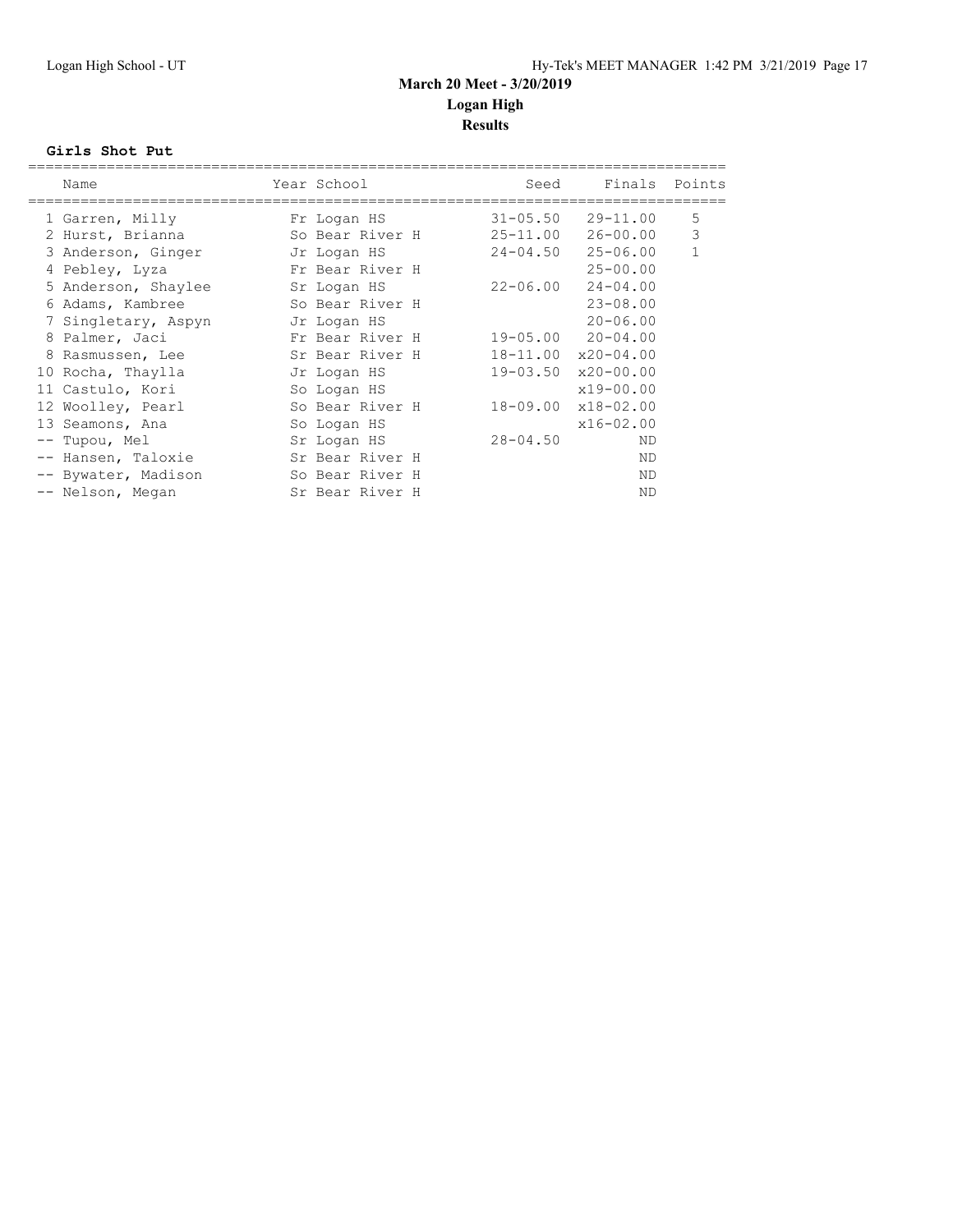#### **Girls Discus Throw**

| Name                | Year School     | Seed         | Finals Points               |              |
|---------------------|-----------------|--------------|-----------------------------|--------------|
| 1 Garren, Milly     | Fr Logan HS     | $85 - 10$    | $85 - 09.50$                | 5            |
| 2 Anderson, Shaylee | Sr Logan HS     |              | 72-03.50 69-09              | 3            |
| 3 Bywater, McKenzie | Jr Bear River H |              | 68-06.50                    | $\mathbf{1}$ |
| 4 Anderson, Ginger  | Jr Logan HS     | 78-05        | 68-01                       |              |
| 5 Pebley, Lyza      | Fr Bear River H |              | $66 - 03.50$                |              |
| 6 Hurst, Brianna    | So Bear River H |              | $63 - 02$ $65 - 03.50$      |              |
| 7 Singletary, Aspyn | Jr Logan HS     |              | $64 - 04$                   |              |
| 8 Rocha, Thaylla    | Jr Logan HS     |              | $64 - 02 \times 64 - 01.50$ |              |
| 9 Adams, Kambree    | So Bear River H |              | $62 - 07$                   |              |
| 10 McKinnon, Kaylee | Fr Logan HS     |              | $x56 - 05$                  |              |
| 11 Nelson, Megan    | Sr Bear River H |              | $x56 - 02.50$               |              |
| 12 Woolley, Pearl   | So Bear River H |              | $49 - 02 \times 49 - 05.50$ |              |
| 13 Palmer, Jaci     | Fr Bear River H |              | $47 - 05 \times 44 - 04.50$ |              |
| 14 Seamons, Ana     | So Logan HS     |              | $x42 - 07.50$               |              |
| 15 Rasmussen, Lee   | Sr Bear River H |              | $39 - 04$ $x39 - 10$        |              |
| -- Tupou, Mel       | Sr Logan HS     | $95 - 02.50$ | ND                          |              |
| -- Bywater, Madison | So Bear River H |              | ND                          |              |
| -- Hansen, Taloxie  | Sr Bear River H |              | <b>ND</b>                   |              |
|                     |                 |              |                             |              |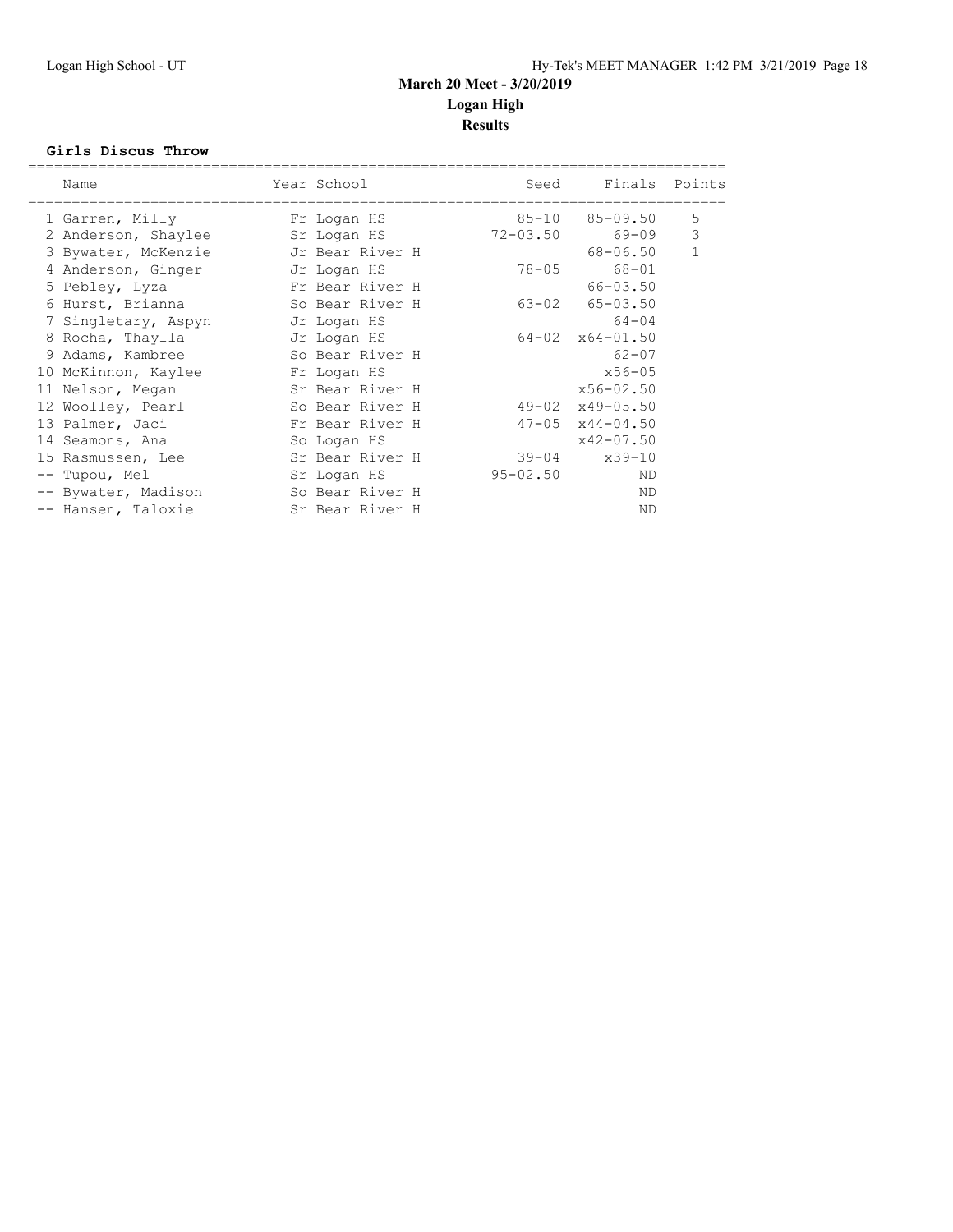#### **Girls Javelin Throw**

| Name                        | Year School     | Seed      | Finals                      | Points |
|-----------------------------|-----------------|-----------|-----------------------------|--------|
| 1 Bywater, McKenzie         | Jr Bear River H |           | $102 - 09.50$               | 5      |
| 2 Fowler, Autumn            | Sr Bear River H |           | $76 - 09$                   | 3      |
| 3 Garren, Milly             | Fr Logan HS     | 65-11     | 72-01.50                    | 1      |
| 4 Warner, Allyssa           | Sr Logan HS     | $81 - 02$ | $71 - 01$                   |        |
| 5 Rudd, Izabelle            | So Logan HS     |           | $69 - 01$                   |        |
| 6 Nelson, Megan             | Sr Bear River H |           | $68 - 10$                   |        |
| 7 McKinnon, Kaylee          | Fr Logan HS     |           | $69 - 05$ $67 - 08.50$      |        |
| 8 Anderson, Shaylee         | Sr Logan HS     |           | $56 - 02$ $x58 - 04$        |        |
| 9 Anderson, Ginger          | Jr Logan HS     |           | $65 - 01 \times 56 - 04.50$ |        |
| 10 Palmer, Jaci             | Fr Bear River H |           | $53 - 02$                   |        |
| 11 Singletary, Aspyn        | Jr Logan HS     |           | $x52 - 04$                  |        |
| 12 Delgadillo-Cervantes, Fa | Jr Logan HS     |           | $x40 - 01.50$               |        |
| 13 Rocha, Thaylla           | Jr Logan HS     |           | $40 - 04$ $x38 - 09.50$     |        |
| 14 Castulo, Kori            | So Logan HS     |           | $x36 - 09$                  |        |
| 15 Seamons, Ana             | So Logan HS     |           | $x35 - 06$                  |        |
| -- Bywater, Madison         | So Bear River H |           | ND                          |        |
| -- Menendez, Sara           | Jr Logan HS     |           | <b>ND</b>                   |        |
|                             |                 |           |                             |        |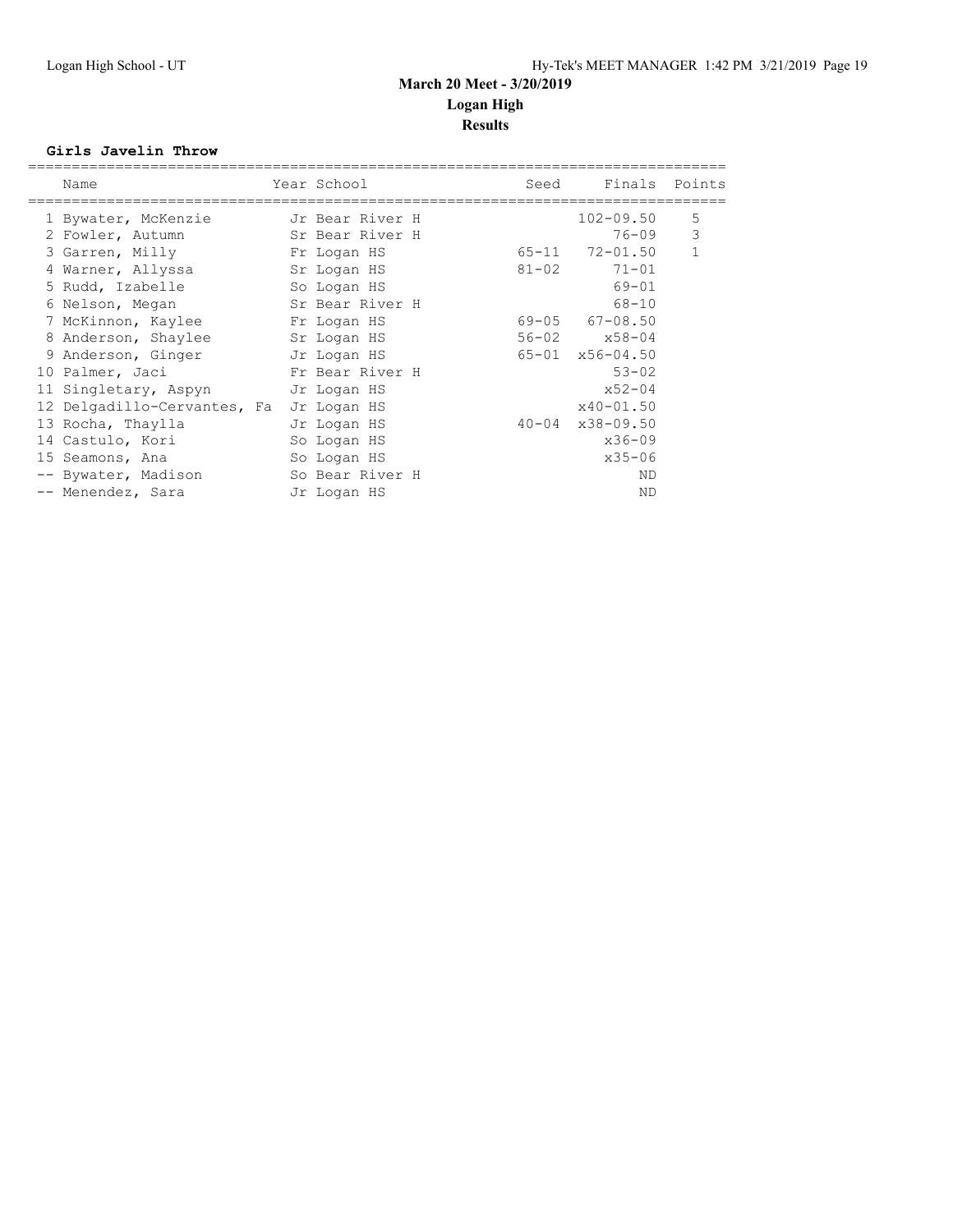## **Boys 100 Meter Dash**

|      | Name                   | Year School     | Seed  | Finals |     |                | Wind H# Points |
|------|------------------------|-----------------|-------|--------|-----|----------------|----------------|
|      | 1 Schultz, Dallon      | Jr Bear River H | 11.41 | 11.26  | 3.8 | 1              | 5              |
|      | 2 Simmons, Damon       | Sr Logan HS     | 11.67 | 11.28  | 3.8 | $\mathbf{1}$   | 3              |
|      | 3 McGuire, Jacob       | Sr Bear River H | 11.56 | 11.31  | 3.8 | 1              | $\mathbf{1}$   |
|      | 4 Larsen, Isaac        | So Logan HS     | 11.66 | 11.42  | 3.8 | 1              |                |
|      | 5 Sargent, Jaylen      | So Logan HS     | 11.81 | 11.45  | 3.8 | 1              |                |
|      | 6 Christensen, Matthew | So Bear River H | 12.19 | 11.67  | 3.8 | 1              |                |
|      | 7 Rosenlund, Hyrum     | So Logan HS     | 11.66 | 11.73  | 3.8 | 1              |                |
|      | 8 Jones, Kace          | So Bear River H | 12.39 | 12.04  | 0.2 | 2              |                |
|      | 9 Udy, Chance          | So Bear River H | 12.41 | x12.07 | 0.2 | 2              |                |
|      | 10 McGuire, Samuel     | Jr Bear River H | 12.21 | x12.24 | 0.2 | 2              |                |
|      | 11 Folkman, Zachery    | Jr Bear River H | 12.68 | x12.44 | 0.2 | 2              |                |
|      | 12 Rhodes, Will        | Fr Bear River H | 12.86 | x12.47 | 0.1 | 3              |                |
|      | 13 Rampton, Patrick    | Jr Bear River H | 13.80 | x12.57 | 1.1 | 5              |                |
|      | 13 Fuhriman, Nate      | Jr Bear River H | 13.40 | x12.57 | 0.4 | 4              |                |
|      | 15 Thomsen, Joshua     | Fr Logan HS     |       | x12.58 | 1.3 | 7              |                |
|      | 16 Smith, Jason        | Jr Logan HS     | 12.43 | x12.59 | 0.2 | 2              |                |
|      | 17 Hansen, Keldon      | Jr Bear River H | 12.75 | x12.64 | 0.2 | 2              |                |
|      | 18 Mendiola, Owen      | Fr Logan HS     | 12.79 | x12.67 | 0.2 | $\overline{c}$ |                |
|      | 19 Summers, Kyzer      | So Bear River H | 14.70 | x12.69 | 1.1 | 5              |                |
|      | 20 Bennett, Tyler      | So Bear River H | 12.97 | x12.69 | 0.1 | 3              |                |
|      | 21 Summers, Gregory    | So Bear River H | 12.93 | x12.70 | 0.1 | 3              |                |
|      | 22 Daly, Carter        | Fr Logan HS     | 12.67 | x12.77 | 0.2 | 2              |                |
|      | 23 Hurst, Braxton      | Fr Bear River H | 13.16 | x12.81 | 0.1 | 3              |                |
|      | 24 Hanson, Ronald      | Sr Bear River H | 13.03 | x12.84 | 0.1 | 3              |                |
|      | 25 Jackman, Chandler   | So Logan HS     | 12.82 | x12.87 | 0.1 | $\mathcal{S}$  |                |
|      | 26 Morris, Nathan      | So Logan HS     |       | x12.88 | 0.5 | 6              |                |
|      | 27 Nelson, Joseph      | So Bear River H | 13.01 | x13.06 | 0.1 | 3              |                |
|      | 28 Winward, Easton     | Jr Bear River H | 13.48 | x13.25 | 0.4 | 4              |                |
|      | 29 Truex, Eric         | Fr Logan HS     |       | x13.27 | 0.5 | 6              |                |
|      | 30 Phipps, Ammon       | So Bear River H | 13.34 | x13.35 | 0.4 | 4              |                |
|      | 31 Bluemel, Nolyn      | Fr Bear River H | 13.66 | x13.37 | 0.4 | 4              |                |
|      | 32 Harris, Ryan        | So Bear River H | 14.00 | x13.41 | 1.1 | 5              |                |
|      | 33 Bevan, Ethan        | Jr Bear River H | 13.76 | x13.44 | 0.4 | 4              |                |
|      | 34 Gallegos, Phillip   | Fr Bear River H | 13.64 | x13.63 | 0.4 | 4              |                |
|      | 35 Cox, Logan          | Fr Logan HS     | 13.74 | x13.70 | 0.4 | 4              |                |
|      | 36 Nash, Michael       | Fr Logan HS     |       | x13.76 | 1.3 | 7              |                |
|      | 37 Rees, Franklin      | Fr Bear River H | 14.54 | x13.80 | 1.1 | 5              |                |
|      | 38 Ali, Mohamed        | Fr Logan HS     |       | x14.25 | 0.5 | 6              |                |
|      | 39 Warner, Heath       | Fr Bear River H | 14.56 | x14.31 | 1.1 | 5              |                |
|      | 40 Archuleta, Corbin   | Fr Logan HS     |       | x14.34 | 0.5 | 6              |                |
|      | 41 Chesley, Chase      | Fr Logan HS     |       | x14.51 | 0.5 | 6              |                |
|      | 42 Hartfiel, Padin     | Fr Bear River H | 15.05 | x14.65 | 1.1 | 5              |                |
|      | 43 Miller, Landon      | Fr Bear River H | 16.02 | x15.05 | 0.5 | 6              |                |
|      | 44 Jensen, Mahe        | So Bear River H | 16.00 | x15.59 | 0.5 | 6              |                |
|      | -- Hoth, Jaelin        | Fr Logan HS     |       | ΝT     | 0.5 | 6              |                |
| $--$ | Warren, Talon          | Fr Bear River H |       | ΝT     | 1.3 | 7              |                |
|      | -- Warner, Brigham     | Sr Bear River H | 13.05 | ΝT     | 0.1 | 3              |                |
|      | -- Stearns, Bo         | Jr Logan HS     | 12.06 | ΝT     | 3.8 | 1              |                |
|      | -- Burton, Ethan       | Fr Logan HS     | 14.10 | ΝT     | 1.1 | 5              |                |
|      | -- Jones, Cooper       | Fr Bear River H | 13.67 | ΝT     | 0.4 | 4              |                |
|      | -- Bateman, Auston     | Jr Bear River H | 13.80 | ΝT     | 1.1 | 5              |                |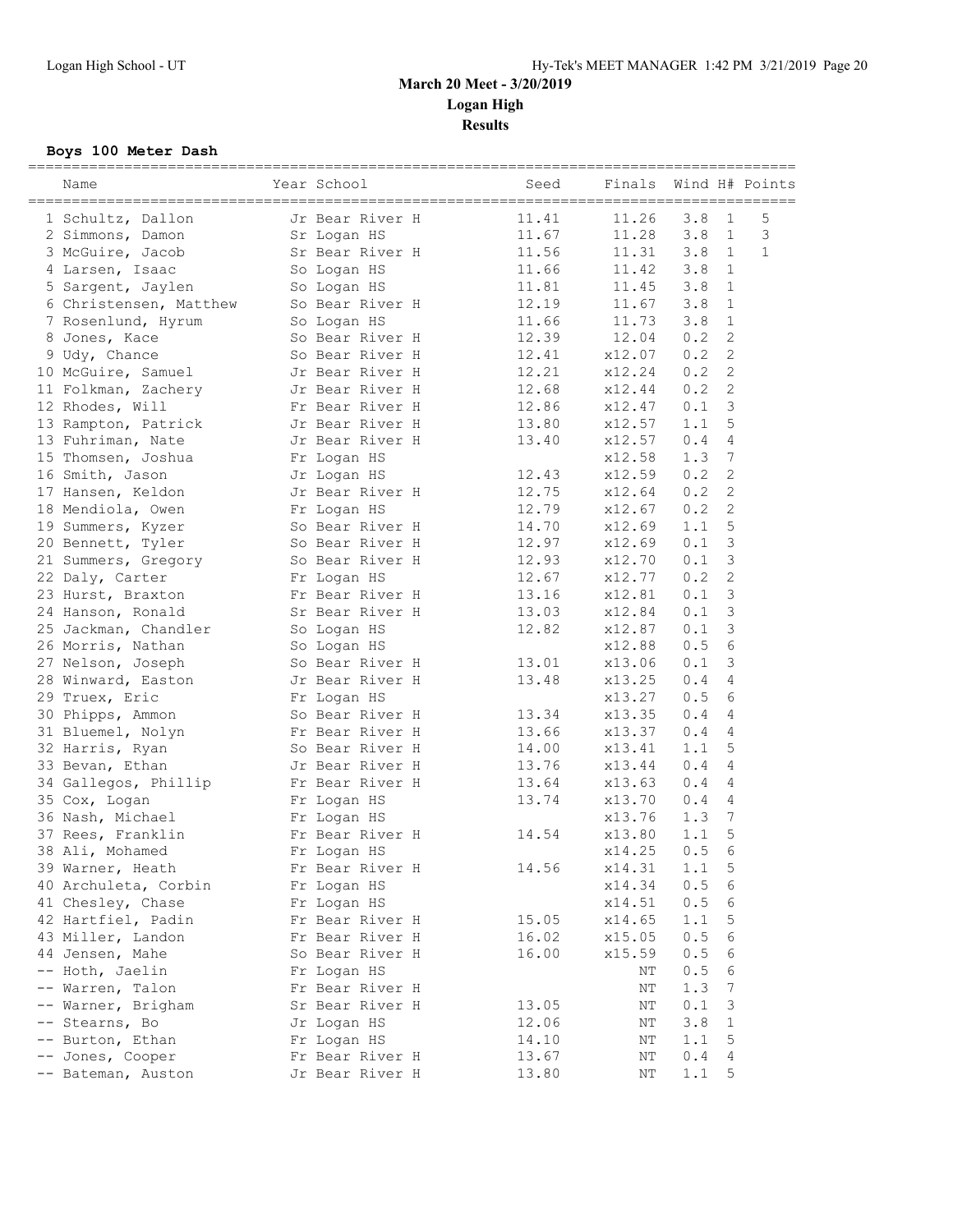## **Boys 200 Meter Dash**

|                   | Name                 | Year School     | Seed  | Finals    |        |                | Wind H# Points |
|-------------------|----------------------|-----------------|-------|-----------|--------|----------------|----------------|
|                   |                      |                 |       |           |        |                |                |
|                   | 1 Schultz, Dallon    | Jr Bear River H | 23.50 | 23.00     | 0.9    | $\mathbf{1}$   | 5              |
|                   | 2 Orton, Nathan      | Jr Logan HS     | 23.36 | 23.06     | 0.9    | $\mathbf{1}$   | 3              |
|                   | 3 Taylor, Bracken    | Jr Logan HS     | 23.68 | 23.38     | 0.9    | 1              | $\mathbf{1}$   |
|                   | 4 Rosenlund, Hyrum   | So Logan HS     | 23.50 | 23.54     | 0.9    | $\mathbf{1}$   |                |
|                   | 5 McGuire, Jacob     | Sr Bear River H | 23.90 | 23.56     | 0.9    | 1              |                |
|                   | 6 McGuire, Samuel    | Jr Bear River H | 24.81 | 24.56     | 0.9    | 1              |                |
|                   | 7 Udy, Chance        | So Bear River H | 25.32 | 24.76     | 2.0    | 2              |                |
|                   | 8 Folkman, Zachery   | Jr Bear River H | 25.53 | x24.90    | 2.0    | $\overline{c}$ |                |
|                   | 9 Jones, Kace        | So Bear River H | 25.60 | x25.35    | 2.0    | 2              |                |
|                   | 10 Smith, Jason      | Jr Logan HS     | 25.48 | 25.96     | 2.0    | 2              |                |
|                   | 11 Mendiola, Owen    | Fr Logan HS     | 26.12 | x25.98    | 1.9    | 3              |                |
|                   | 12 Rhodes, Will      | Fr Bear River H | 26.60 | x26.21    | 1.9    | 3              |                |
|                   | 13 Daly, Carter      | Fr Logan HS     | 25.77 | x26.24    | 2.0    | $\overline{c}$ |                |
|                   | 14 Fuhriman, Nate    | Jr Bear River H | 25.00 | x26.39    | 2.0    | $\overline{c}$ |                |
|                   | 15 Hansen, Keldon    | Jr Bear River H | 24.90 | x26.49    | 2.0    | 2              |                |
|                   | 16 Hurst, Braxton    | Fr Bear River H | 26.54 | x26.49    | 1.9    | 3              |                |
|                   | 17 Summers, Gregory  | So Bear River H | 25.30 | x26.64    | 2.0    | 2              |                |
|                   | 18 Jackman, Chandler | So Logan HS     | 26.59 | x26.68    | 1.9    | 3              |                |
|                   | 19 Bennett, Tyler    | So Bear River H | 26.61 | x26.80    | 0.6    | 4              |                |
|                   | 20 Thomsen, Joshua   | Fr Logan HS     |       | x26.88    | 0.1    | 7              |                |
|                   | 21 Nelson, Joseph    | So Bear River H | 27.34 | x26.89    | 0.6    | 4              |                |
|                   | 22 Morris, Nathan    | So Logan HS     |       | x26.93    | $-0.9$ | 6              |                |
|                   | 23 Phipps, Ammon     | So Bear River H | 27.38 | x27.27    | 0.6    | 4              |                |
|                   | 24 Savik, Spencer    | Jr Bear River H |       | x27.32    | $-0.9$ | 6              |                |
|                   | 25 Bevan, Ethan      | Jr Bear River H | 28.15 | x27.40    | 0.6    | 4              |                |
|                   | 26 Gallegos, Phillip | Fr Bear River H | 28.26 | x27.51    | 0.6    | 4              |                |
|                   | 27 Bluemel, Nolyn    | Fr Bear River H | 29.55 | x27.69    | 1.4    | 5              |                |
|                   | 28 Fowler, Joshua    | Fr Bear River H | 29.90 | x27.73    | 1.4    | 5              |                |
|                   | 29 Truex, Eric       | Fr Logan HS     |       | x28.24    | 0.1    | 7              |                |
|                   | 30 Chesley, Chase    | Fr Logan HS     |       | x29.12    | 1.4    | 5              |                |
|                   | 31 Cox, Logan        | Fr Logan HS     |       | x29.22    | $-0.9$ | 6              |                |
|                   | 32 Nash, Michael     | Fr Logan HS     |       | x29.28    | $-0.9$ | 6              |                |
|                   | 33 Ali, Mohamed      | Fr Logan HS     |       | x29.41    | 0.1    | 7              |                |
|                   | 34 Warner, Heath     | Fr Bear River H | 31.62 | x29.83    | 1.4    | 5              |                |
|                   | 35 Hartfiel, Padin   | Fr Bear River H | 30.94 | x30.10    | 1.4    | 5              |                |
|                   | 36 Rees, Franklin    | Fr Bear River H | 31.22 | x30.42    | 1.4    | 5              |                |
|                   | 37 Jensen, Mahe      | So Bear River H | 33.00 | x32.70    | 1.4    | 5              |                |
|                   | -- Chournos, Ethan   | Jr Bear River H | 24.80 | NΤ        | 0.9    | $\mathbf{1}$   |                |
|                   | -- Warner, Brigham   | Sr Bear River H | 26.36 | NΤ        | 1.9    | 3              |                |
|                   | Warren, Talon        | Fr Bear River H |       | $\rm{NT}$ | $-0.9$ | 6              |                |
|                   | Winward, Easton      | Jr Bear River H | 28.90 | NΤ        | 0.6    | 4              |                |
| $--$              | Miller, Landon       | Fr Bear River H | 32.99 | $\rm{NT}$ | 1.4    | 5              |                |
|                   | -- Hoth, Jaelin      | Fr Logan HS     |       | NΤ        | $-0.9$ | 6              |                |
| $\qquad \qquad -$ | Jones, Cooper        | Fr Bear River H | 26.80 | NΤ        | 0.6    | 4              |                |
|                   | Burton, Ethan        | Fr Logan HS     | 29.28 | NΤ        | 0.6    | 4              |                |
|                   | Bateman, Auston      | Jr Bear River H | 26.43 | NΤ        | 1.9    | 3              |                |
|                   | Summers, Kyzer       | So Bear River H | 26.30 | NΤ        | 1.9    | 3              |                |
|                   | -- Harris, Ryan      | So Bear River H | 26.30 | NΤ        | 1.9    | 3              |                |
|                   | -- Sargent, Jaylen   | So Logan HS     | 24.90 | NΤ        | 0.9    | 1              |                |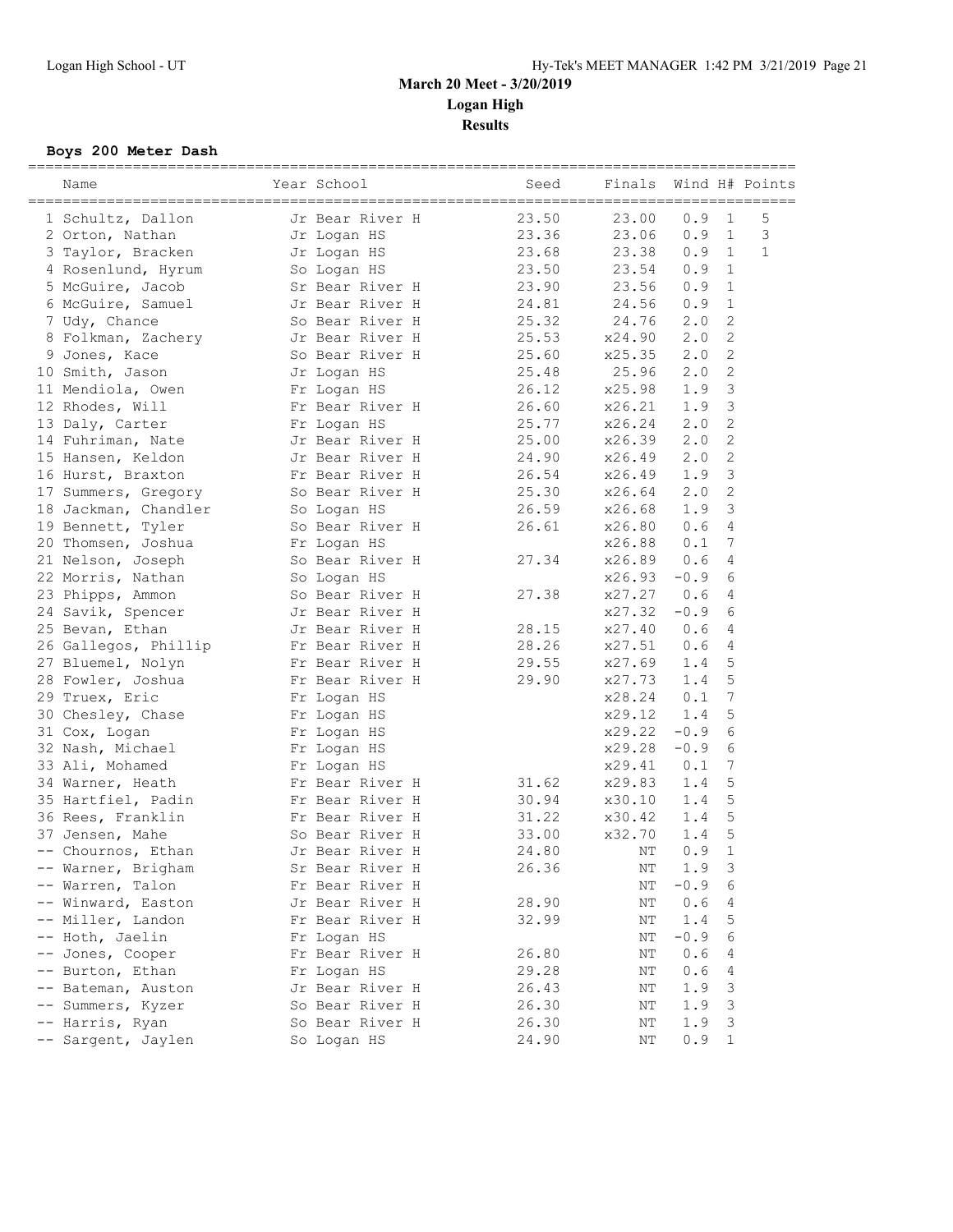## **Boys 400 Meter Dash**

| Name                | Year School     | Seed    | Finals Points |   |
|---------------------|-----------------|---------|---------------|---|
| 1 Taylor, Bracken   | Jr Logan HS     | 50.93   | 50.74         | 5 |
| 2 Bressel, Ian      | Jr Logan HS     | 55.00   | 53.77         | 3 |
| 3 Orton, Nathan     | Jr Logan HS     | 53.07   | 54.33         |   |
| 4 Chournos, Ethan   | Jr Bear River H | 55.00   | 56.56         |   |
| 5 Corbridge, Tanner | So Bear River H | 56.00   | 57.18         |   |
| 6 Fuhriman, Nate    | Jr Bear River H | 58.20   | 59.50         |   |
| 7 Fowler, Joshua    | Fr Bear River H | 1:02.00 | 1:03.75       |   |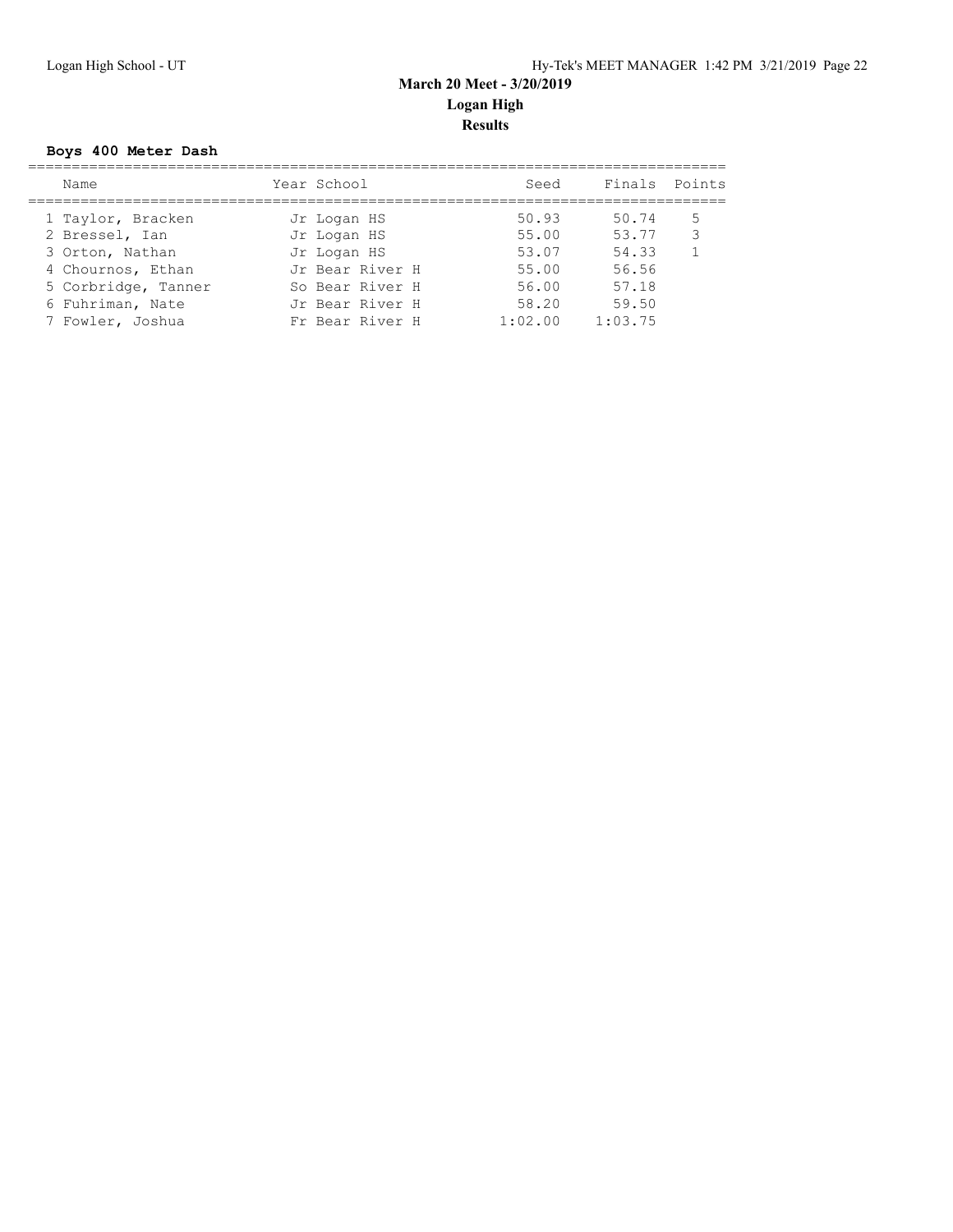## **Boys 800 Meter Run**

| Name                   | Year School     | Seed | Finals Points |              |
|------------------------|-----------------|------|---------------|--------------|
| 1 Foster, Easton       | So Logan HS     |      | 2:12.29       | 5            |
| 2 Rasmussen, Kourtlan  | So Bear River H |      | 2:13.85       | 3            |
| 3 Wiser, Tylan         | Jr Logan HS     |      | 2:20.37       | $\mathbf{1}$ |
| 4 Burrell, Eli         | So Bear River H |      | 2:24.05       |              |
| 5 Spotten, Matthew     | Fr Bear River H |      | 2:27.28       |              |
| 6 Compton, Adam        | So Bear River H |      | 2:35.65       |              |
| 7 Tellez-Quiroz, Jaime | Fr Logan HS     |      | 2:42.21       |              |
| 8 Roberts, Brysen      | So Bear River H |      | x2:47.92      |              |
|                        |                 |      |               |              |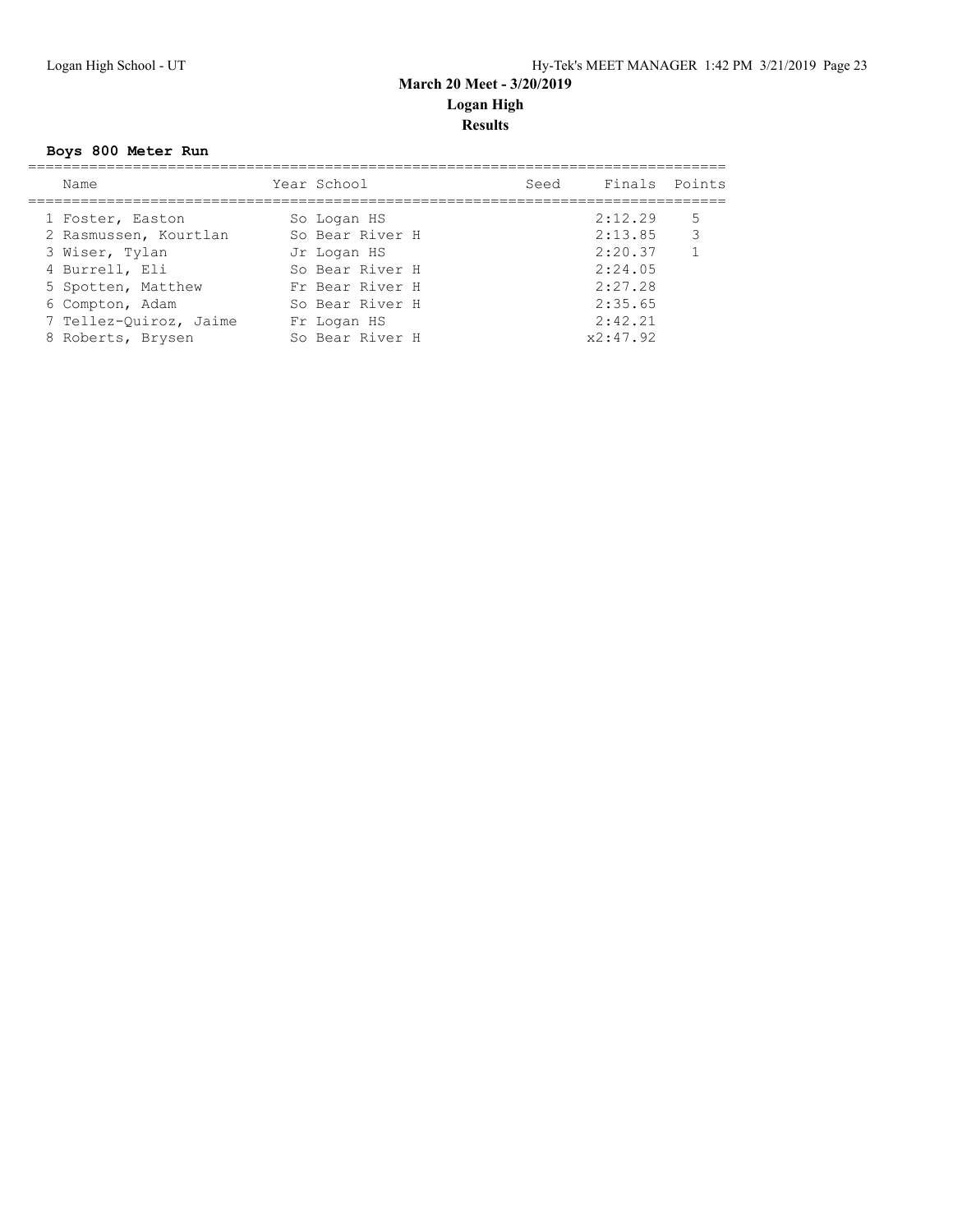## **Boys 1600 Meter Run**

| Name                  | Year School     | Seed | Finals Points |                |
|-----------------------|-----------------|------|---------------|----------------|
| 1 Bressel, Ian        | Jr Logan HS     |      | 4:47.41       | 5              |
| 2 Rasmussen, Alex     | Jr Logan HS     |      | 4:50.32       | 3              |
| 3 Foster, Easton      | So Logan HS     |      | 5:13.72       | $\overline{1}$ |
| 4 Nielsen, Peter      | So Bear River H |      | 5:14.65       |                |
| 5 Curtis, Daniel      | So Bear River H |      | 5:22.29       |                |
| 6 Wiser, Tylan        | Jr Logan HS     |      | 5:24.56       |                |
| 7 Rasmussen, Kourtlan | So Bear River H |      | 5:43.97       |                |
| 8 Spotten, Matthew    | Fr Bear River H |      | 5:50.02       |                |
| 9 Corbett, Ben        | So Logan HS     |      | x6:05.92      |                |
| 10 Archuleta, Corbin  | Fr Logan HS     |      | x6:18.27      |                |
| 11 Roberts, Brysen    | So Bear River H |      | x6:30.67      |                |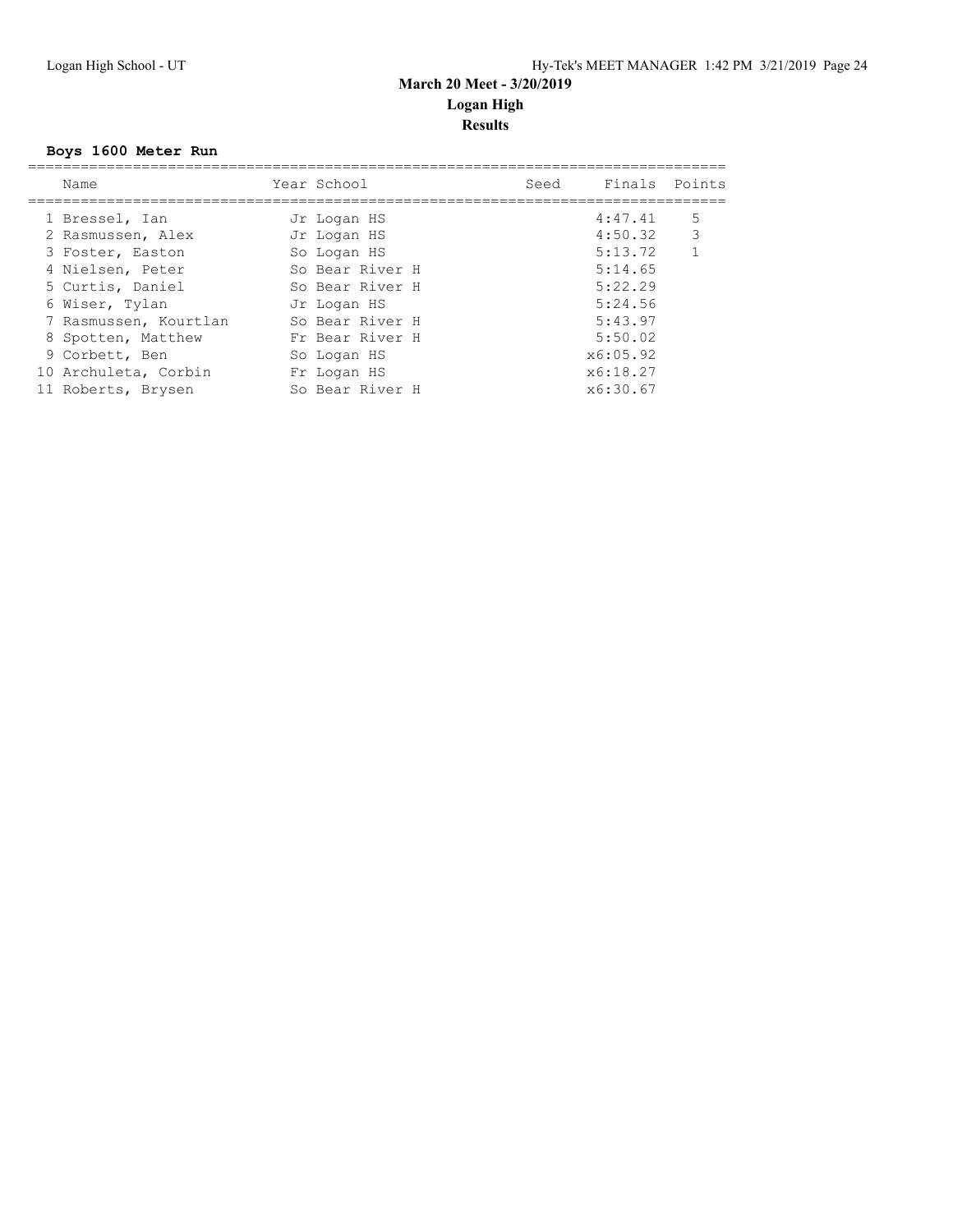## **Boys 3200 Meter Run**

| Name                   | Year School     | Seed | Finals Points |              |
|------------------------|-----------------|------|---------------|--------------|
| 1 Nielsen, Peter       | So Bear River H |      | 10:51.31      | 5            |
| 2 Curtis, Daniel       | So Bear River H |      | 10:53.83      | 3            |
| 3 Carter, Mitch        | So Logan HS     |      | 10:56.70      | $\mathbf{1}$ |
| 4 Burrell, Eli         | So Bear River H |      | 11:30.98      |              |
| 5 Bradford, Timothy    | So Logan HS     |      | 11:32.32      |              |
| 6 Spotten, Matthew     | Fr Bear River H |      | 12:16.43      |              |
| 7 Tellez-Quiroz, Jaime | Fr Logan HS     |      | 12:18.28      |              |
| 8 Roberts, Brysen      | So Bear River H |      | x13:21.37     |              |
|                        |                 |      |               |              |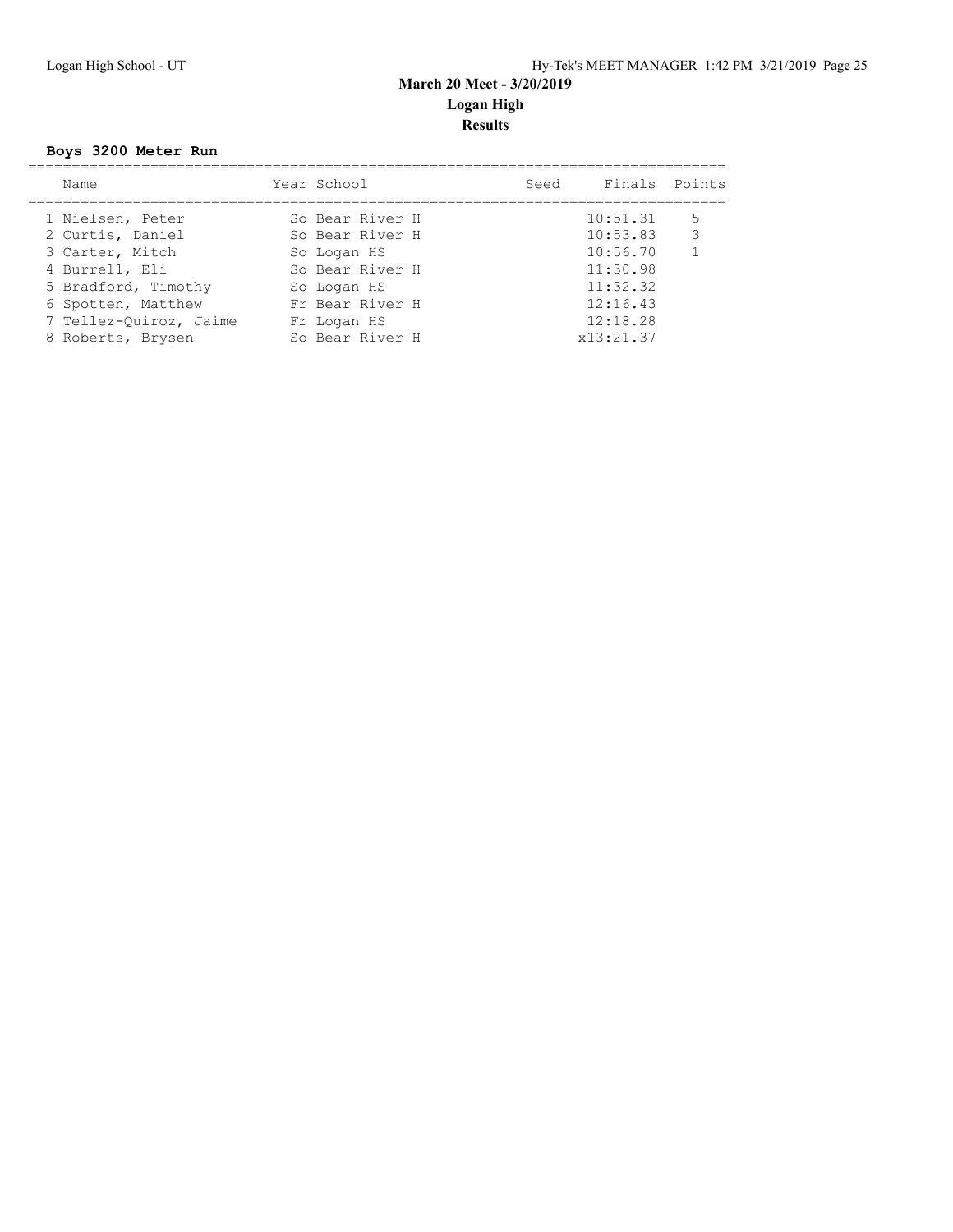## **Boys 110 Meter Hurdles**

| Name               | Year School     | Seed  | Finals Wind Points |       |               |
|--------------------|-----------------|-------|--------------------|-------|---------------|
|                    |                 |       |                    |       |               |
| 1 Roberts, Devon   | Sr Bear River H | 16.00 | 15.21              | 1.1 5 |               |
| 2 Jeppesen, Wyatt  | Sr Bear River H | 16.50 | 15.90              | 1.1   | $\mathcal{R}$ |
| 3 Roberts, Klayson | Jr Bear River H | 16.40 | 16.27              |       |               |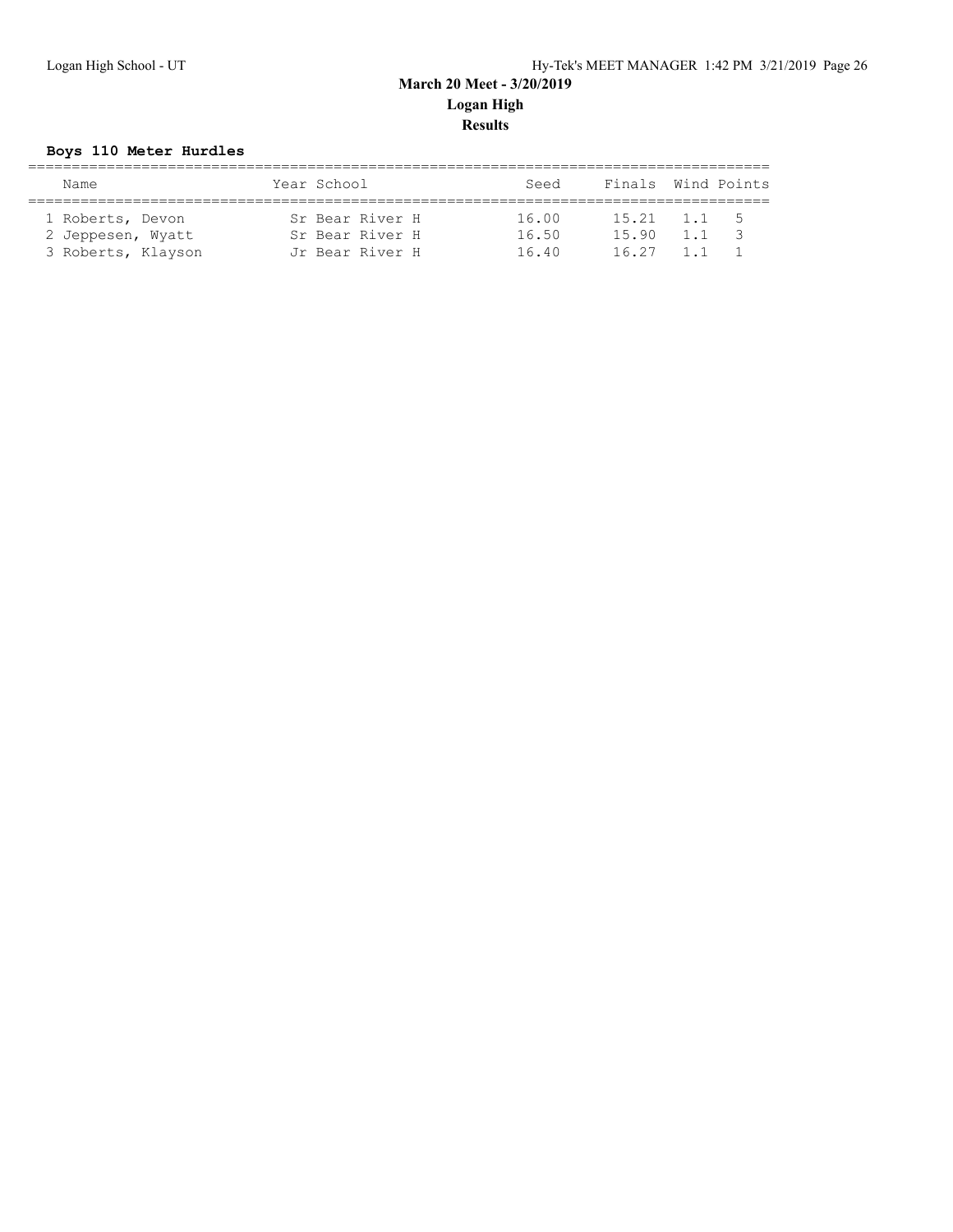## **Boys 300 Meter Hurdles**

| Name               | Year School     | Seed  | Finals Points |   |
|--------------------|-----------------|-------|---------------|---|
|                    |                 |       |               |   |
| 1 Roberts, Devon   | Sr Bear River H | 39.90 | 39.93         | 5 |
| 2 Roberts, Klayson | Jr Bear River H | 41.50 | 49.18         | २ |
| -- Jeppesen, Wyatt | Sr Bear River H | 43.60 | NΤ            |   |
| -- Larsen, Isaac   | So Logan HS     | 42.88 | NΤ            |   |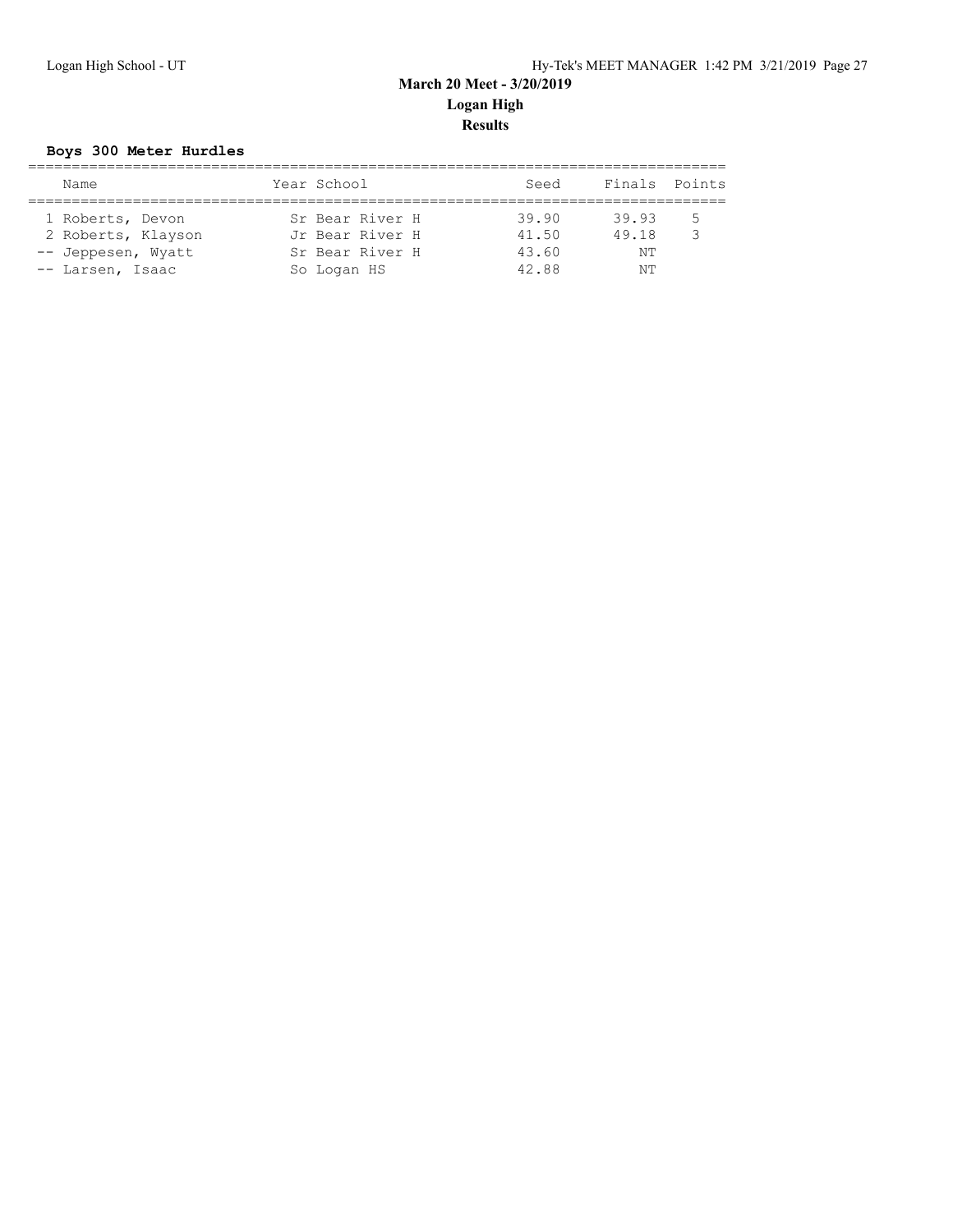# **Results**

## **Boys 4x100 Meter Relay**

| School                                                | Seed                   | Finals Points |   |
|-------------------------------------------------------|------------------------|---------------|---|
|                                                       |                        |               |   |
| 1 Bear River High School<br>$^{\prime}$ A $^{\prime}$ | 45.19 44.27            |               | 5 |
| 1) Schultz, Dallon Jr                                 | 2) Roberts, Klayson Jr |               |   |
| 3) Roberts, Devon Sr                                  | 4) McGuire, Jacob Sr   |               |   |
| 2 Bear River High School 'B'                          |                        | x48.07        |   |
| 1) Udy, Chance So                                     | 2) Jeppesen, Wyatt Sr  |               |   |
| 3) Folkman, Zachery Jr                                | 4) Jones, Kace So      |               |   |
| 3 Logan HS 'C'                                        |                        | x53.34        |   |
| 1) Tellez-Quiroz, Jaime Fr                            | 2) Erickson, Ash Fr    |               |   |
| 3) Archuleta, Corbin Fr                               | 4) Thomsen, Joshua Fr  |               |   |
| -- Logan HS 'B'                                       |                        | NΤ            |   |
| 1) Daly, Carter Fr                                    | 2) Cox, Logan Fr       |               |   |
| 3) Mendiola, Owen Fr                                  | 4) Perkins, Jaden Fr   |               |   |
| $--$ Logan HS $'A'$                                   |                        | NΤ            |   |
| 1) Stearns, Bo Jr                                     | 2) Larsen, Isaac So    |               |   |
| 3) Simmons, Damon Sr                                  | 4) Sargent, Jaylen So  |               |   |
| $\cdot$ 'C'<br>-- Bear River High School              |                        | DO.           |   |
| 1) Harris, Ryan So                                    | 2) Rees, Franklin Fr   |               |   |
| 3) Phipps, Ammon So                                   | 4) Miller, Landon Fr   |               |   |
|                                                       |                        |               |   |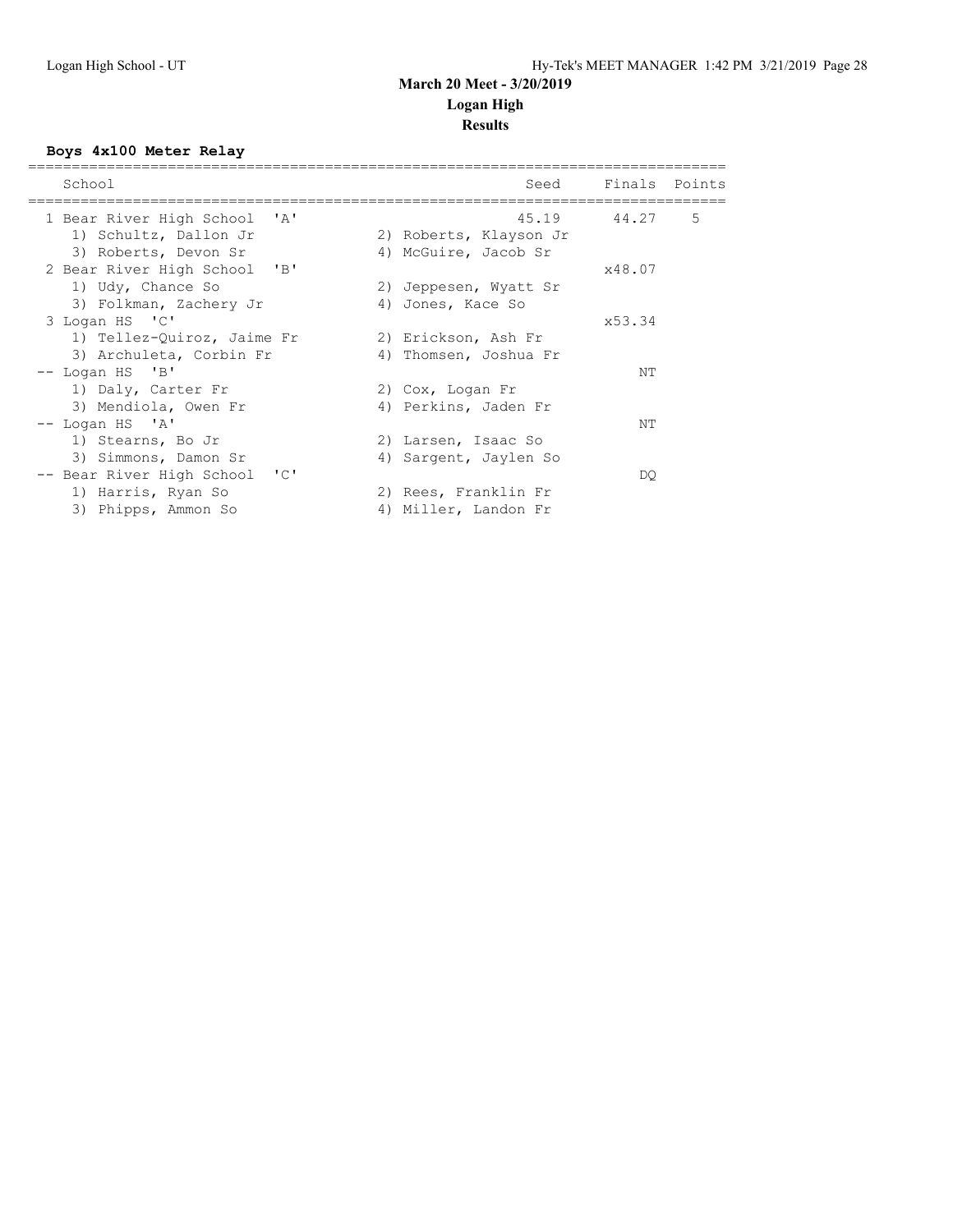## **Boys 1600 Sprint Medley**

| School                                                                                                                   | Seed                                                                                                   | Finals Points     |  |
|--------------------------------------------------------------------------------------------------------------------------|--------------------------------------------------------------------------------------------------------|-------------------|--|
| 1 Bear River High School 'A'<br>1) Rhodes, Will Fr<br>3) Hurst, Braxton Fr<br>$--$ Logan HS $'A'$<br>1) Orton, Nathan Jr | 2) Warner, Brigham Sr<br>4) Chournos, Ethan Jr<br>3:52.00<br>2) Larsen, Isaac So<br>4) Bressel, Ian Jr | $4:08.62$ 5<br>NΤ |  |
| 3) Taylor, Bracken Jr                                                                                                    |                                                                                                        |                   |  |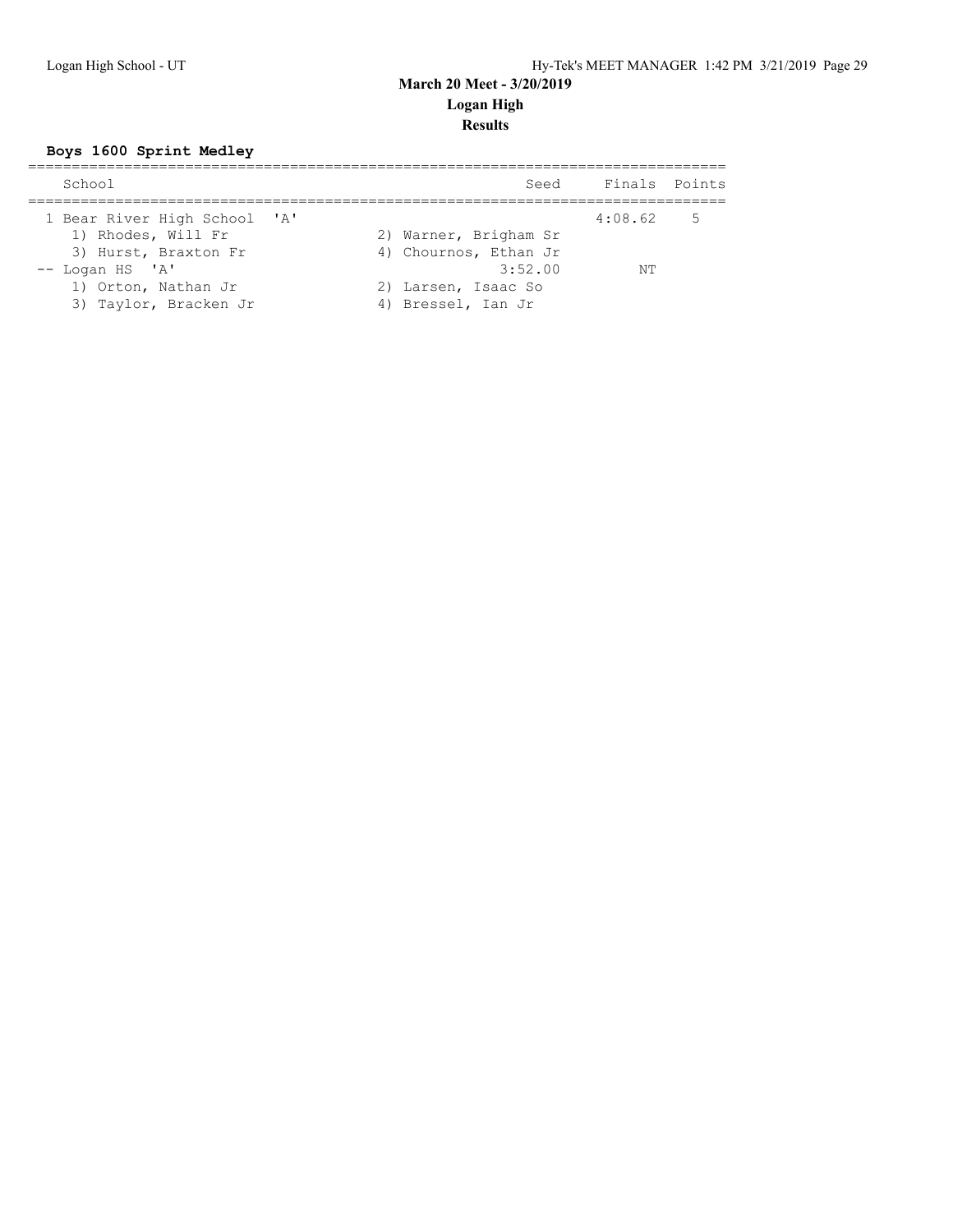## **Boys High Jump**

| Name               | Year School     | Seed        | Finals Points |   |
|--------------------|-----------------|-------------|---------------|---|
| 1 McKinnon, Brody  | Jr Logan HS     | $5 - 08.00$ | $6 - 00.00$   | 5 |
| 2 Taylor, Bracken  | Jr Logan HS     | $6 - 00.00$ | $6 - 00.00$   | 3 |
| 3 Stearns, Bo      | Jr Logan HS     | $6 - 00.00$ | $6 - 00.00$   |   |
| 4 Simmons, Damon   | Sr Logan HS     |             | $5 - 10.00$   |   |
| 5 Rampton, Patrick | Jr Bear River H |             | $5 - 01.00$   |   |
| -- Rees, Franklin  | Fr Bear River H |             | ΝH            |   |
| -- Hanson, Ronald  | Sr Bear River H |             | NΗ            |   |
| -- McGuire, Samuel | Jr Bear River H |             | NΗ            |   |
| -- Allred, Alex    | Jr Logan HS     |             | ΝH            |   |
| -- Perkins, Jaden  | Fr Logan HS     | $5 - 00.00$ | NΗ            |   |
| -- Miller, Landon  | Fr Bear River H |             | ΝH            |   |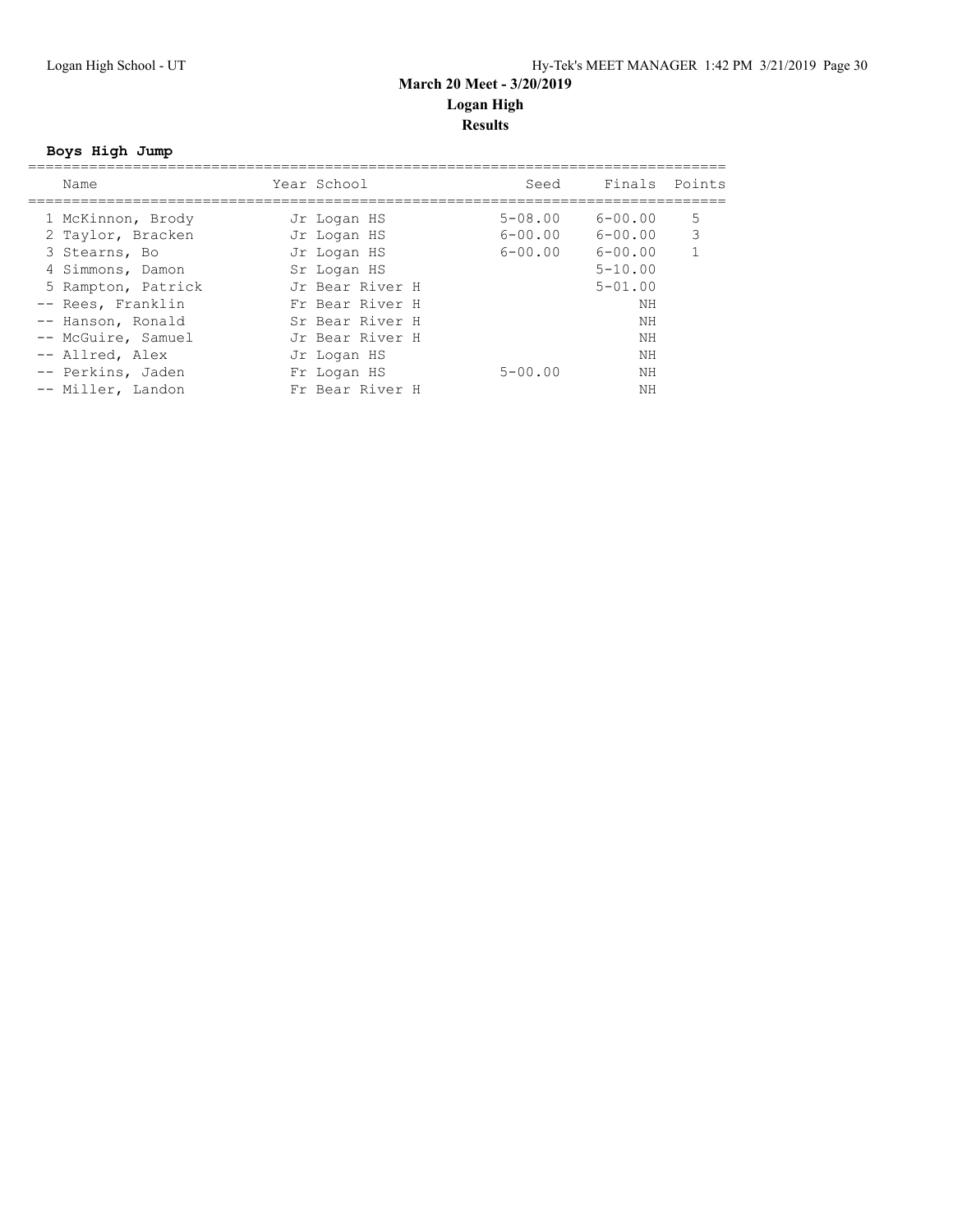## **Boys Pole Vault**

| Name              | Year School | Seed         | Finals Points |   |
|-------------------|-------------|--------------|---------------|---|
|                   |             |              |               |   |
| 1 Phillips, Isaac | Jr Logan HS | $11 - 00.00$ | $11 - 06.00$  | 5 |
| 2 Cox, Jaren      | Jr Logan HS |              | $7 - 06.00$   | ₹ |
| 3 Freeman, Kolton | Jr Logan HS | $6 - 06.00$  | $7 - 06.00$   |   |
| -- Stearns, Bo    | Jr Logan HS | $10 - 00.00$ | NΗ            |   |
| -- Cazier, James  | Jr Logan HS |              | NΗ            |   |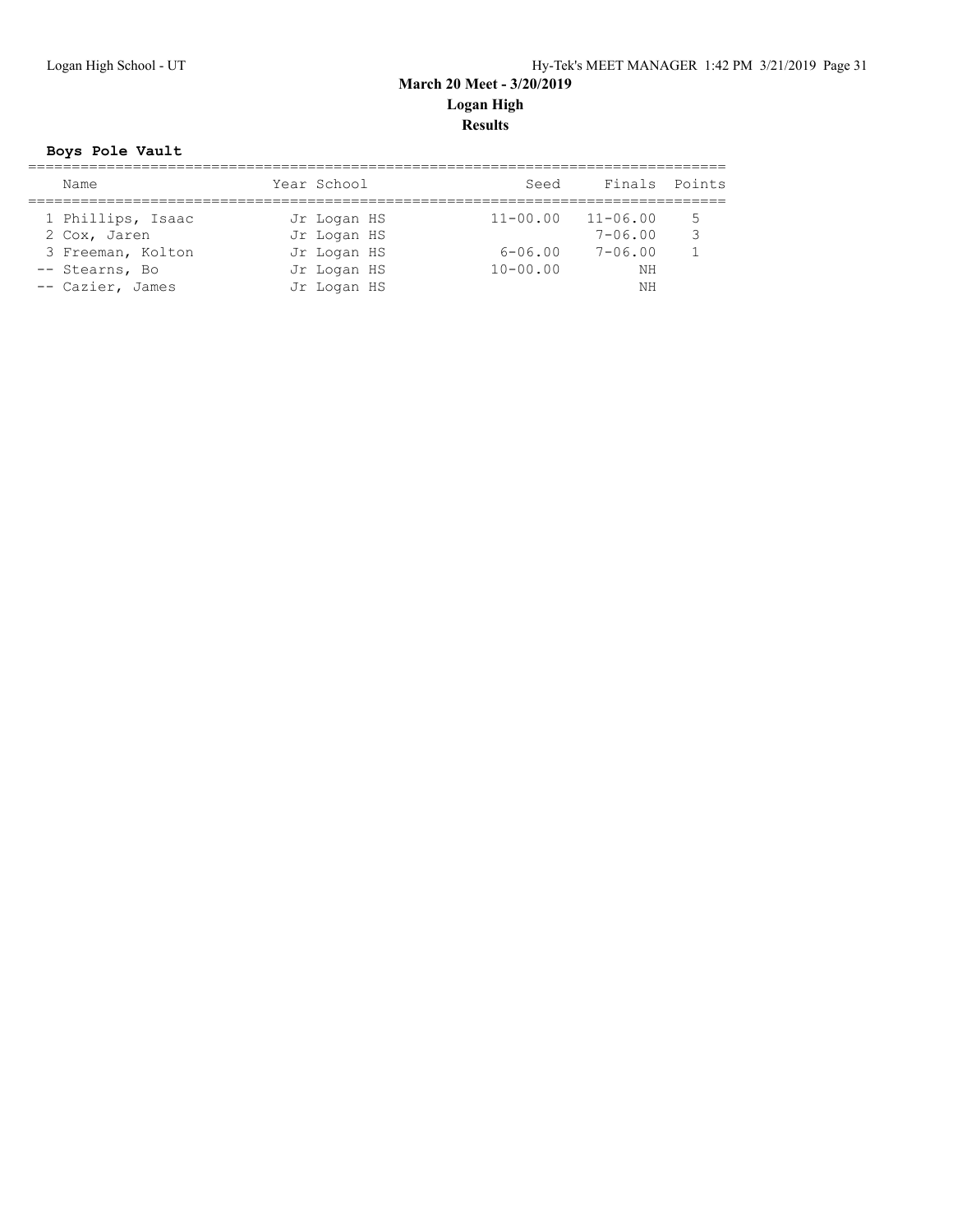### **Boys Long Jump**

| Name                   | Year School     | Seed         | Finals                         |        | Wind Points  |
|------------------------|-----------------|--------------|--------------------------------|--------|--------------|
| 1 Simmons, Damon       | Sr Logan HS     |              | $21-09.00$ $22-00.00$ $-1.6$   |        | 5            |
| 2 Sargent, Jaylen      | So Logan HS     |              | 20-08.00 20-02.00              | $-1.9$ | 3            |
| 3 McKinnon, Brody      | Jr Logan HS     | 18-06.00     | $19 - 08.00 - 0.8$             |        | $\mathbf{1}$ |
| 4 Larsen, Isaac        | So Logan HS     |              | 19-06.00 19-07.00              | $-2.5$ |              |
| 5 Stearns, Bo          | Jr Logan HS     |              | 19-11.00 x19-05.00             | $-2.0$ |              |
| 6 Christensen, Matthew | So Bear River H | $20 - 01.00$ | 19-04.00                       | $-1.3$ |              |
| 7 Rampton, Patrick     | Jr Bear River H |              | 18-06.00                       | $-3.1$ |              |
| 8 Wilkins, Dmitry      | Jr Logan HS     |              | $19-01.00 \times 17-06.00$     | $-2.6$ |              |
| 8 Perkins, Jaden       | Fr Logan HS     |              | 16-11.00 x17-06.00             | $-1.0$ |              |
| 10 Summers, Gregory    | So Bear River H |              | $17 - 04.00$                   | $-3.1$ |              |
| 11 Allred, Alex        | Jr Logan HS     |              | x16-10.00                      | $-2.1$ |              |
| 12 Nelson, Joseph      | So Bear River H |              | 15-00.00 16-03.00              | $-2.3$ |              |
| 13 Harris, Ryan        | So Bear River H |              | $14-09.00 \times 16-00.00$     | $-1.2$ |              |
| 14 Cazier, James       | Jr Logan HS     |              | $x15 - 10.00$                  | $-2.6$ |              |
| 15 Hansen, Keldon      | Jr Bear River H | $15 - 01.00$ | $x15 - 06.00$                  | $-3.8$ |              |
| 16 Hanson, Ronald      | Sr Bear River H |              | $x15 - 01.00$                  | $-3.2$ |              |
| 17 Savik, Spencer      | Jr Bear River H |              | $14 - 06.00 \times 14 - 05.00$ | $-0.6$ |              |
| 18 Roberts, Grant      | So Bear River H |              | $14-05.00 \times 14-02.00$     | $-4.0$ |              |
| 19 Phipps, Ammon       | So Bear River H |              | $13 - 11.00 \times 13 - 04.00$ | $-2.6$ |              |
| -- Warner, Heath       | Fr Bear River H |              | ND.                            | NWI    |              |
| -- McGuire, Jacob      | Sr Bear River H |              | ND.                            | NWI    |              |
| -- Corbridge, Tanner   | So Bear River H |              | ND                             | NWI    |              |
| -- Richards, Kyle      | Jr Bear River H | 17-00.00     | <b>ND</b>                      | NWI    |              |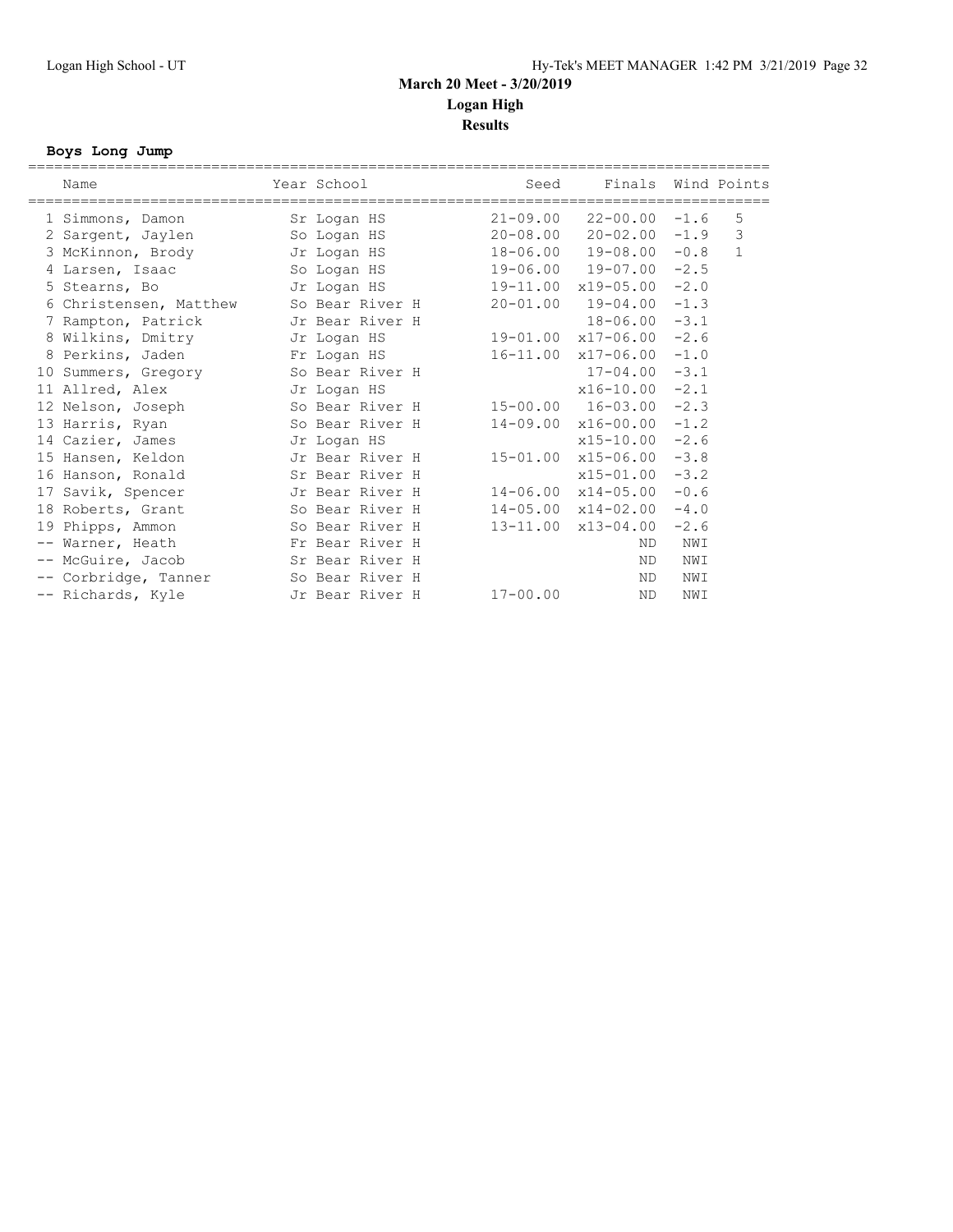## **Boys Shot Put**

|  | Name                  | Year School     | Seed         | Finals Points              |              |
|--|-----------------------|-----------------|--------------|----------------------------|--------------|
|  | 1 Hopkins, Isaac      | Jr Logan HS     | $43 - 06.00$ | $45 - 04.00$               | 5            |
|  | 2 Miller, Dallas      | Sr Bear River H | $38 - 02.00$ | $42 - 11.00$               | 3            |
|  | 3 Richards, Kyle      | Jr Bear River H | $35 - 03.50$ | $40 - 01.00$               | $\mathbf{1}$ |
|  | 4 Wilkins, Dmitry     | Jr Logan HS     | $39 - 10.00$ | $39 - 06.00$               |              |
|  | 5 Stearns, Ty         | So Logan HS     | $33 - 09.50$ | $34 - 07.00$               |              |
|  | 6 Andersen, Christian | Sr Bear River H | 38-02.00     | $33 - 07.00$               |              |
|  | 7 Pugsley, Hunter     | So Bear River H |              | $32 - 05.00$ $31 - 04.00$  |              |
|  | 8 Winward, Easton     | Jr Bear River H |              | $x27 - 11.00$              |              |
|  | 9 Vale, Brigham       | Logan HS        |              | $26 - 09.00$               |              |
|  | 10 Holmgreen, Graison | Jr Bear River H |              | $x24 - 09.00$              |              |
|  | 11 Knudsen, Logan     | So Bear River H |              | $20 - 00.00$ $x24 - 00.00$ |              |
|  | 12 Erickson, Alex     | Fr Logan HS     |              | $x17 - 10.00$              |              |
|  | -- Wise, Baxter       | So Bear River H | $32 - 03.00$ | ND                         |              |
|  | -- Jeppesen, Wyatt    | Sr Bear River H |              | ND                         |              |
|  | -- Toone, Trevin      | So Bear River H | $35 - 04.50$ | ND                         |              |
|  |                       |                 |              |                            |              |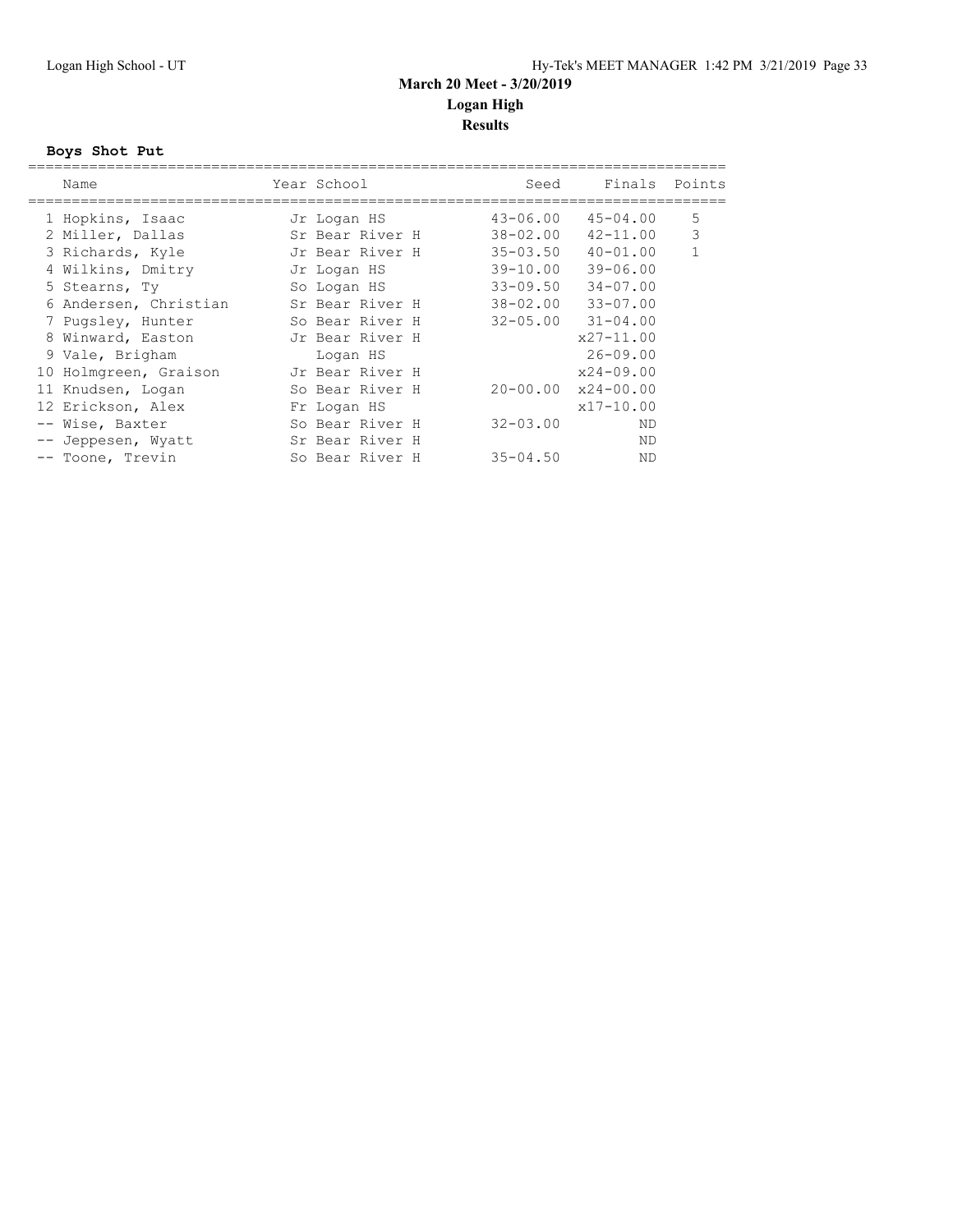#### **Boys Discus Throw**

| Name                  | Year School |                 | Seed         | Finals Points               |              |
|-----------------------|-------------|-----------------|--------------|-----------------------------|--------------|
| 1 Hopkins, Isaac      | Jr Logan HS |                 | $09 - 10.50$ | $112 - 03$                  | 5            |
| 2 Andersen, Christian |             | Sr Bear River H | $94 - 02$    | $109 - 07$                  | 3            |
| 3 Richards, Kyle      |             | Jr Bear River H | $106 - 06$   | $103 - 11$                  | $\mathbf{1}$ |
| 4 Stearns, Ty         | So Logan HS |                 | $02 - 02.50$ | $102 - 06$                  |              |
| 5 Miller, Dallas      |             | Sr Bear River H |              | $100 - 00.50$               |              |
| 6 Christensen, Tyler  |             | Bear River H    |              | $68 - 04.50$                |              |
| 7 Pugsley, Hunter     |             | So Bear River H |              | $64 - 02 \times 61 - 08.50$ |              |
| 8 Knudsen, Logan      |             | So Bear River H |              | $x53 - 02$                  |              |
| -- Toone, Trevin      |             | So Bear River H | 69-06        | ND                          |              |
| -- Wise, Baxter       |             | So Bear River H |              | ND                          |              |
| -- Holmgreen, Graison |             | Jr Bear River H |              | ND.                         |              |
| -- Erickson, Alex     | Fr Logan HS |                 |              | ND                          |              |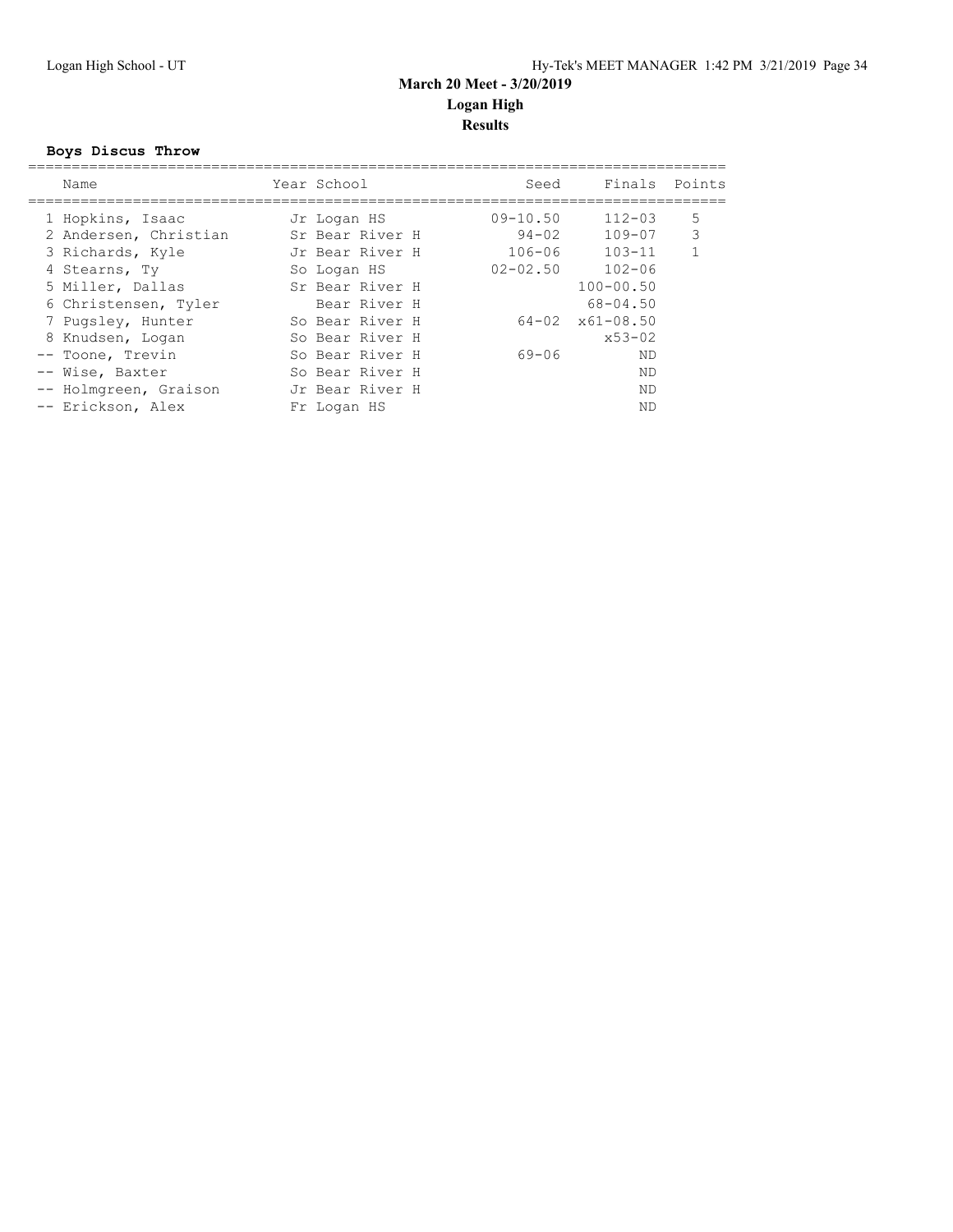## **Boys Javelin Throw**

| Name                   | Year School     | Seed      | Finals Points           |   |
|------------------------|-----------------|-----------|-------------------------|---|
| 1 Summers, Gregory     | So Bear River H |           | $127 - 02$              | 5 |
| 2 Stearns, Ty          | So Logan HS     |           | 136-03 119-11.50        | 3 |
| 3 Hopkins, Isaac       | Jr Logan HS     |           | 13-11.50 113-06.50      | 1 |
| 4 Cazier, James        | Jr Logan HS     | $89 - 07$ | $92 - 03$               |   |
| 5 Richards, Kyle       | Jr Bear River H |           | $91 - 07$               |   |
| 6 Winward, Easton      | Jr Bear River H | $92 - 01$ | $89 - 11$               |   |
| 7 Simmons, Damon       | Sr Logan HS     |           | $88 - 05$               |   |
| 8 Holmgreen, Graison   | Jr Bear River H |           | $86 - 06$               |   |
| 9 Jackman, Chandler    | So Logan HS     | 76-09     | $x82 - 07$              |   |
| 10 Erickson, Ash       | Fr Logan HS     |           | $x81 - 10$              |   |
| 11 Andersen, Christian | Sr Bear River H |           | $97-10 \times 77-03.50$ |   |
| 12 Erickson, Alex      | Fr Logan HS     | $75 - 10$ | $x52 - 01$              |   |
| 13 Christensen, Tyler  | Bear River H    |           | $x40 - 05$              |   |
| 14 Miller, Dallas      | Sr Bear River H | 97-10     | $x1 - 05$               |   |
| -- Knudsen, Logan      | So Bear River H |           | ND                      |   |